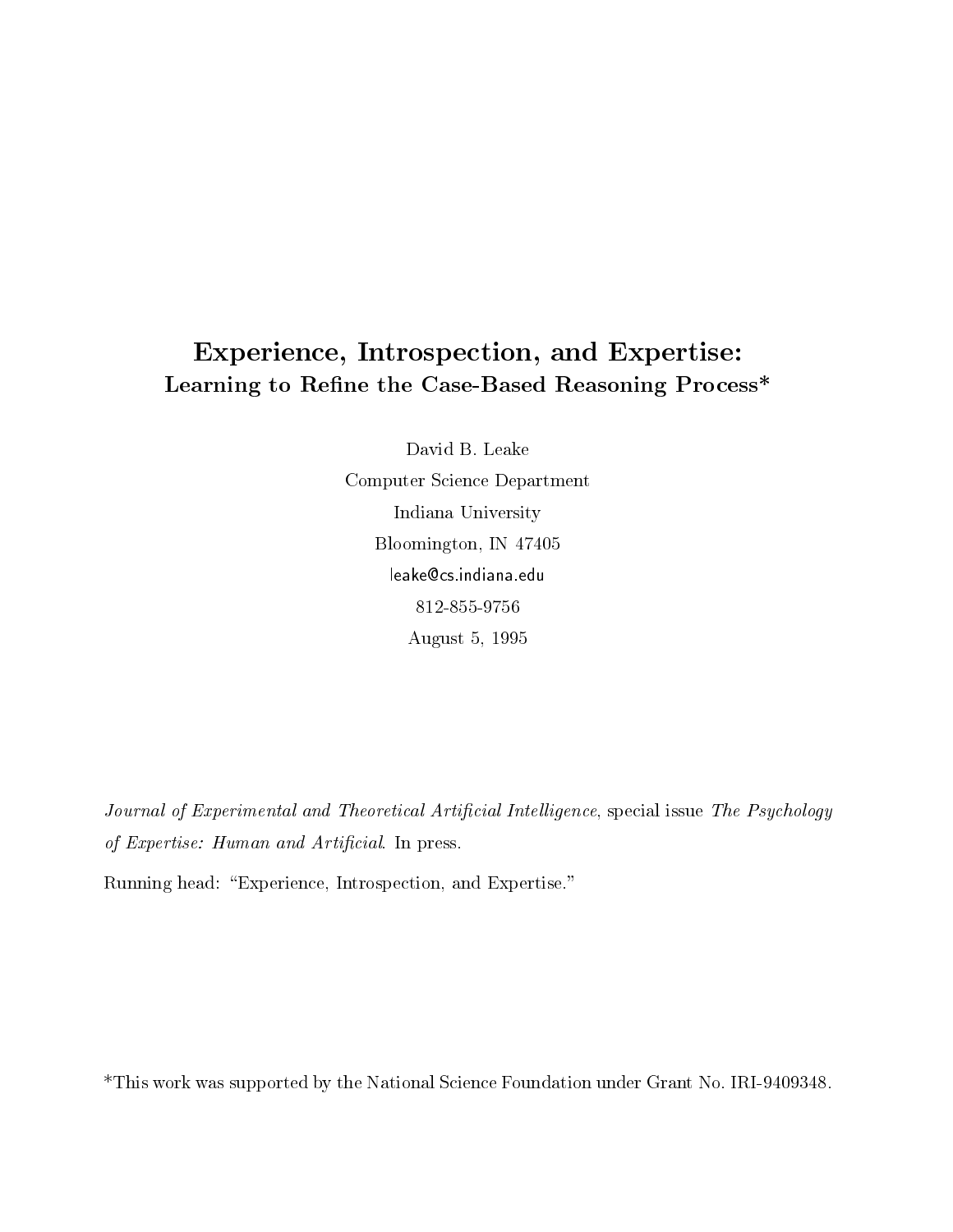## Experience, Introspection, and Expertise: Learning to Refine the Case-Based Reasoning Process

## Abstract

The case-based reasoning paradigm models how reuse of stored experiences contributes to expertise. In a case-based problem-solver, new problems are solved by retrieving stored information about previous problem-solving episodes and adapting it to suggest solutions to the new problems. The results are then themselves added to the reasoner's memory in new cases for future use. Despite this emphasis on learning from experience, however, experience generally plays a minimal role in models of how the case-based reasoning process is itself performed. Case-based reasoning systems generally do not refine the methods they use to retrieve or adapt prior cases, instead relying on static pre-defined procedures. The thesis of this article is that learning from experience can playakey role in building expertise by refining the case-based reasoning process itself. To support that view and to illustrate the practicality of learning to refine case-based reasoning, this article presents ongoing research into using introspective reasoning about the case-based reasoning process to increase expertise at retrieving and adapting stored cases.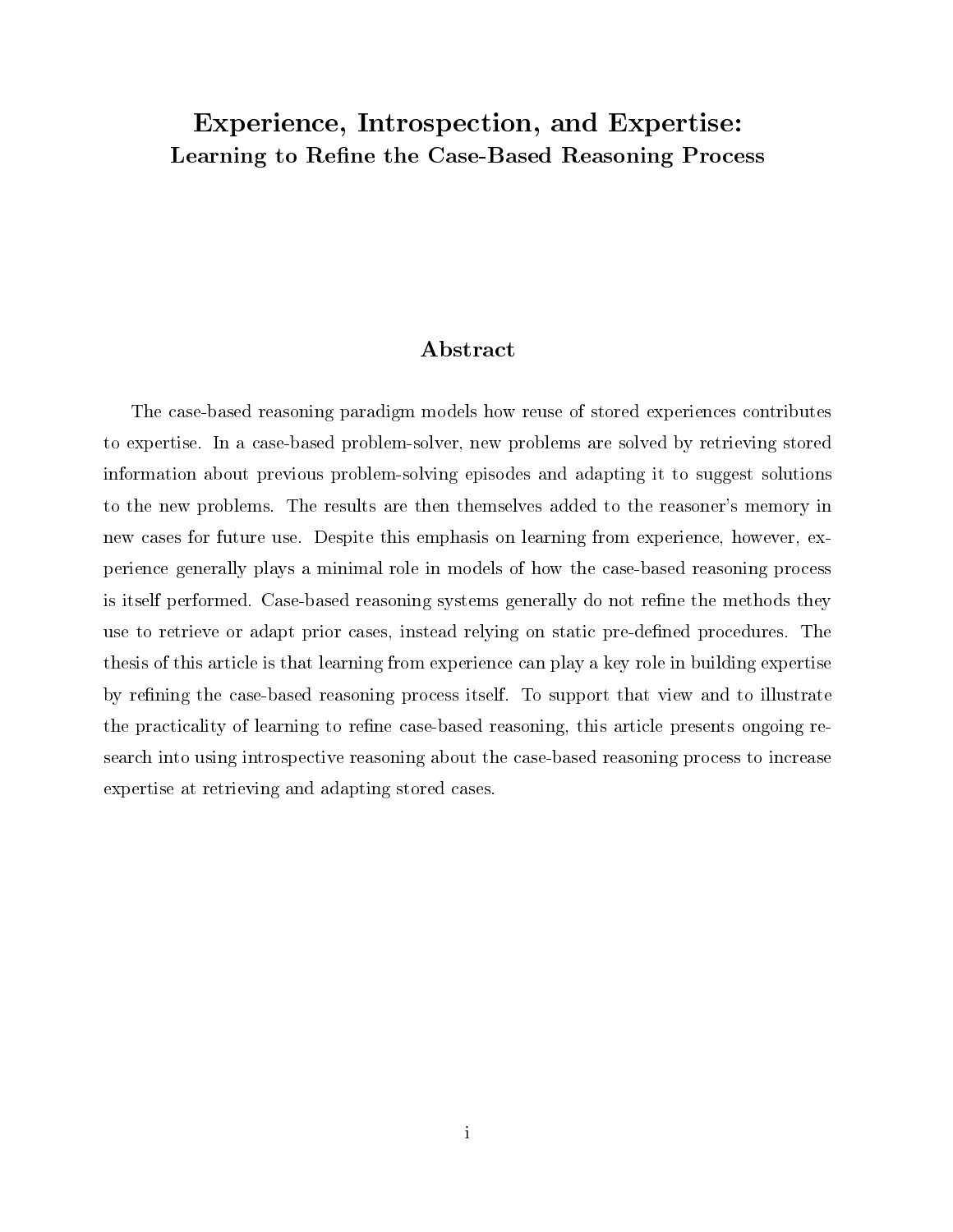#### 1Introduction

Artificial intelligence models of expert reasoning often base their reasoning on fixed sets of rules representing fundamental domain principles. Such models are aimed at reflecting a fixed body of knowledge that an expert possesses after having acquired expertise; their design assumes that their rule libraries are complete and correct. However, this assumption may be difficult to realize in practice. Eliciting the needed rule libraries from experts can be difficult, and even a perfect rule library may suddenly become obsolete due to changes in the task or domain.

One way to address the problem of maintaining adequate domain knowledge is to replace the focus on acquiring fixed and final "expert" knowledge with a focus on the process by which expertise is acquired and refined during problem-solving. Including the development of expertise as an organic part of computer models of expertise is appealing both to help alleviate the knowledge acquisition burden of having to reconstruct an expert's rules and to help illuminate the development of human expertise.

One widely-investigated articial intelligence account of the role of experience in expertise is presented by the case-based reasoning (CBR) paradigm (e.g., Kolodner (1993), Riesbeck & Schank (1989)). In CBR models, expert performance is viewed as arising largely from reuse of appropriate cases from a rich library of previous problem-solving episodes.<sup>1</sup> Proponents of the case-based reasoning model observe that because case-based reasoning bases problem-solving on entire prior situations rather than general rules, it obviates the need to extract general rules from problem-solving experiences, which can simplify knowledge acquisition in poorlyunderstood task domains. In addition, the case-based reasoning process naturally addresses the need to update problem-solving knowledge in response to changing circumstances, in that novel experiences are stored as new cases to guide future problem-solving.

Yet despite the benefits of reasoning from specific experiences, the availability of cases does not entirely account for high levels of problem-solving performance. People with comparable levels of experience may exhibit widely divergent levels of skill, sometimes reaching

<sup>&</sup>lt;sup>1</sup>This paper focuses on case-based reasoning for problem solving. We will not discuss another important side of case-based research, case-based reasoning for interpretation and classification (e.g., Ashley (1990), Ashley & Rissland (1987), Bareiss (1989), Branting & Porter (1991)).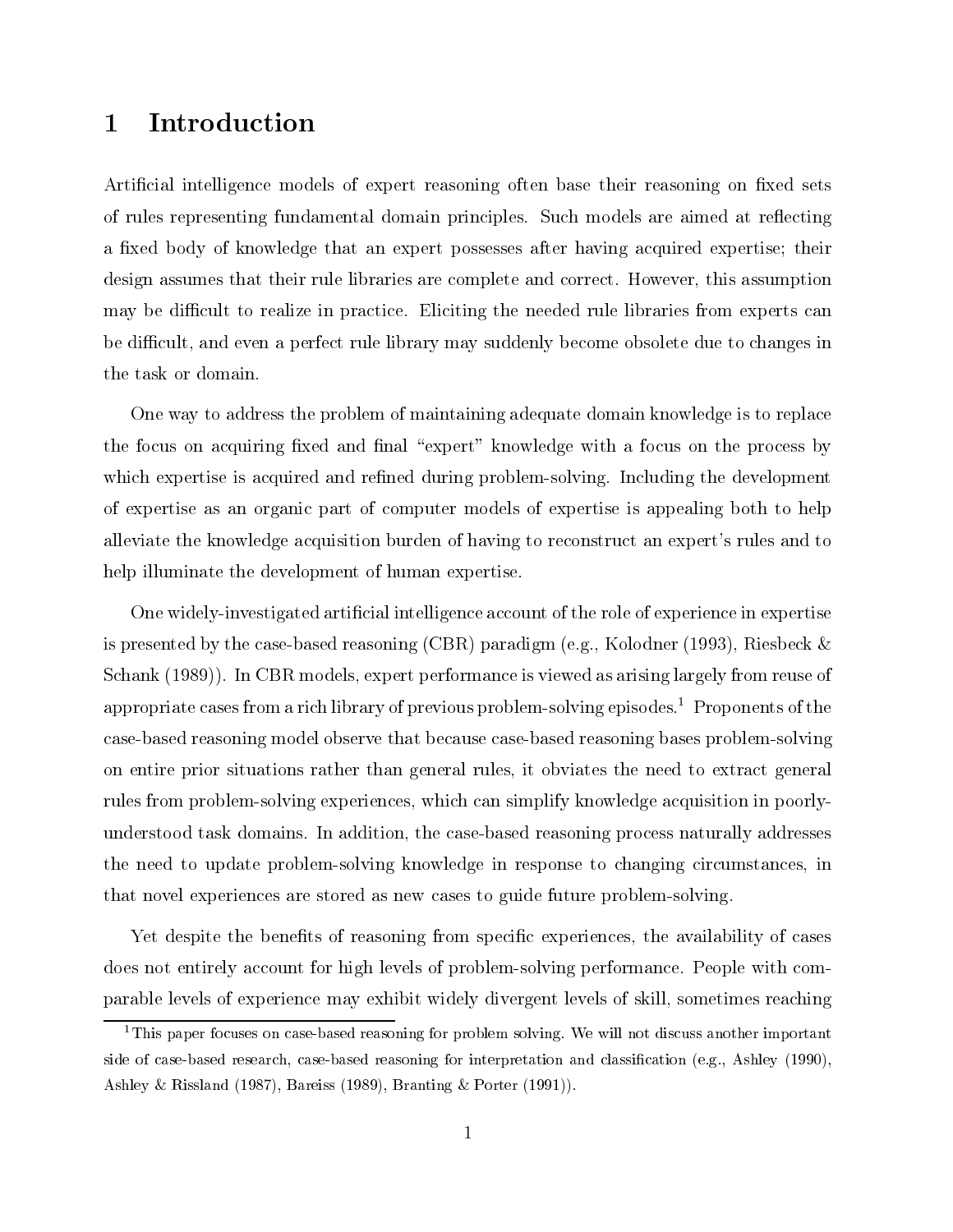plateaus of performance that fall short of mastery of their tasks (e.g., Bereiter & Scardamalia (1993), Ericsson & Smith (1991), Lesgold, Rubinson, Feltovitch, Glaser, Klopfer, & Wang  $(1988)$ ). Thus expertise depends not only on experiences, but also on factors affecting how that experience is used. For models of case-based reasoning, a key factor affecting the benefit of a given library of experiences is the reasoner's expertise at the case-based reasoning process itself: its ability to retrieve the right cases and to adapt them appropriately to fit new situations.

This article examines the requirements for successful case-based reasoning and presents a method for acquiring expertise at the case-based reasoning process. The approach involves learning from introspective reasoning about the reasoner's needs for information to adapt a case, about the organization of the cases in memory, and about the desired behavior of the case-based reasoning process itself. The article illustrates the approach with descriptions of computational models being developed to use introspective learning as the basis for addressing two classic problems of case-based reasoning: how to adapt cases to fit new situations and how to retrieve appropriate cases from memory.

#### 2**Overview**

The first section of this article outlines the relationship between our approach and other perspectives on expertise. The next section highlights main points of the case-based reasoning paradigm with a simple "first-pass" view of how expertise arises from acquiring a library of problem-solving cases. With that foundation in place, the following section takes a more critical view, identifying the assumptions on which the first-pass model depends and the related issues that must be addressed by case-based reasoning models of expertise. In response to those issues, the next section suggests a "second-pass" account of case-based reasoning in which introspective reasoning about the case-based reasoning process enables a case-based reasoner to develop expertise at applying its cases. The remainder of the article discusses ongoing research on two computational models that use introspection about their reasoning processes to refine their use of case-based reasoning.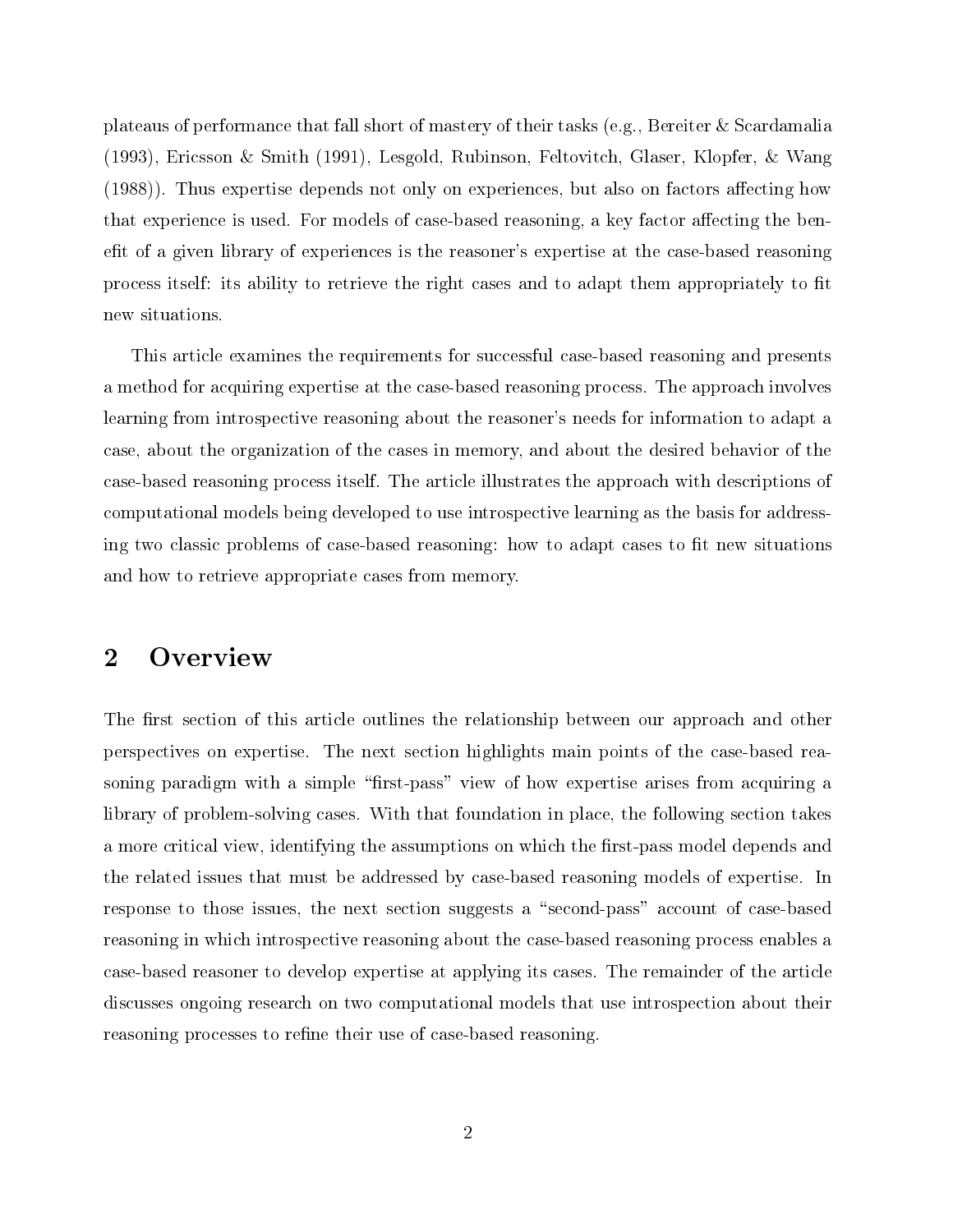#### 3Perspective

Several different criteria enter into notions of what it means to be an "expert" at a particular task. One is a social criterion, depending on whether society is willing to bestow the status of "expert" on a particular person (e.g., Agnew, Ford, & Hayes (1994), Fuller (1994), Sternberg & Frensch (1992)). Another is a performance criterion, based on factors such as that person's problem-solving speed and the quality of the solutions attained. Yet another is a person's level of experience; for example, "novice/expert" comparisons implicitly contrast inexperience with expertise. These three factors obviously tend to be interrelated—society anoints as "experts" those it views as performing with particular skill, and acquiring that skill may require long periods of practice—but they reflect different considerations and are not equivalent. For example, neither social recognition nor experience assures expert-level performance (e.g., Camerer & Johnson (1991)).

This article focuses on the relationship between two of the previous criteria for expertise: performance and experience. Its basic perspective comes from research on case-based reasoning, in which experience (in the form of stored prior problem-solving cases) is used as the starting point for solving new problems. In most treatments of case-based reasoning, case acquisition is the primary means by which problem-solving ability increases. The new contribution of this article is to address how experience can also lead to refinement of the mechanisms for applying stored cases. In this way, it addresses the question of how expertise at doing case-based reasoning is developed from introspective reasoning about the case-based reasoning process.

Because our approach focuses on how expertise is refined, it is in sympathy with recent perspectives from psychology and education that advocate focusing on the development of expertise rather than treating expertise as a single fixed state to be achieved. For example, Campbell, Brown, and DiBello (1992) argue for developmental studies of human expertise and observe that traditional studies, which pigeonhole complex differences in levels of skill into a novice/expert dichotomy, can blur important distinctions in performance. Likewise, Bereiter and Scardamalia (1993) argue that the ongoing refinement of abilities is an integral part of the notion of being an expert (even if the expert has already achieved a high level of performance). Whether or not one accepts their view in general, it is clear that for many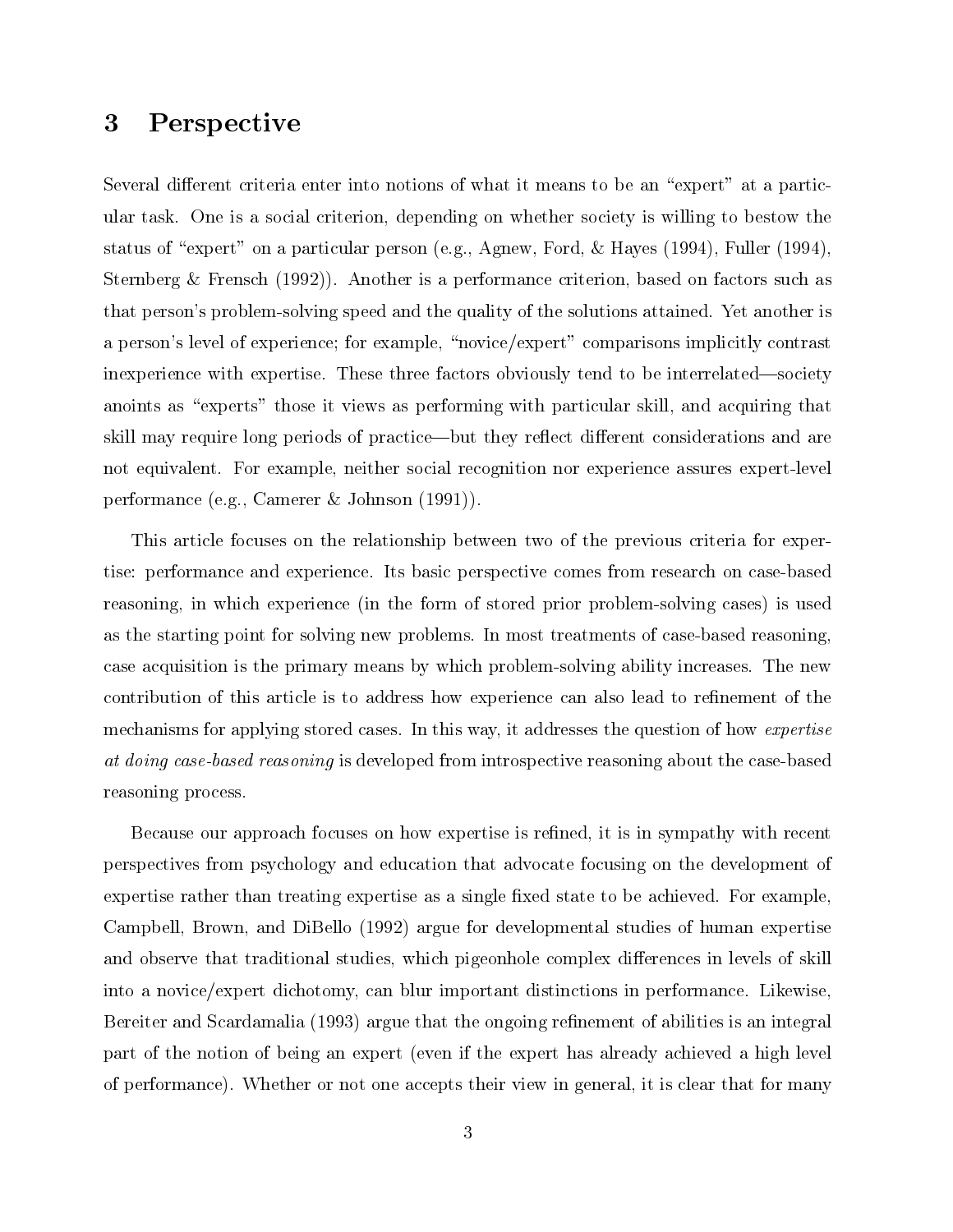tasks, the continual refinement of skill plays an important role in expertise. (For example, a scientic researcher who does not continually extend current skills will soon cease to be an expert). This article presents a model of the role of experience and introspective reasoning in the ongoing process of refining expertise.

#### Expertise and CBR  $\boldsymbol{4}$

When case-based reasoning is applied to problem-solving, the problem-solving process is based on the lessons suggested by a memory of specific problem-solving episodes.<sup>2</sup> When confronted with a new problem, a case-based problem solver generates a solution by retrieving a previous solution for a similar problem and adapting it to fit the new circumstances. Thus the problem-solving process depends on retrieving an appropriate prior case, performing analogical reasoning to associate old and new solutions, and adapting the solution suggested by the prior case in order to fit new constraints.

Also integral to case-based reasoning is learning from problem-solving episodes. After a solution is generated, lessons from the current problem are added to the case library to be available for future use. If a successful solution was generated, that solution is stored for future re-use; if problems occurred, information on how to anticipate those problems is stored to allow those problems to be remembered in similar future situations as warnings of errors to avoid. As cases are added to the case-based reasoning system's memory, both prior solutions and warnings of errors become available for a wider range of problems. This increases the likelihood that appropriate prior lessons will be available in new situations and the likely similarity of the retrieved case to the new situation, decreasing the amount of adaptation that must be done and consequently increasing the speed of problem-solving.

As an illustration of how case-based reasoning applies to a particular task, consider the problem of generating explanations in order to understand surprising events in news

<sup>2</sup> In most case-based reasoning systems the initial set of episodes is simply provided to the reasoning system. In general it may be built by storing results of reasoning from scratch (e.g., Goel, Callantine, Donnellan, & de Silva Garza (1993), Koton (1988), Veloso (1994)), gathered from observations of the performance of other actors, or presented to the system in other ways. For example, a case-based reasoning system that creates recipes can start with the recipes provided by a cookbook (Hammond, 1989).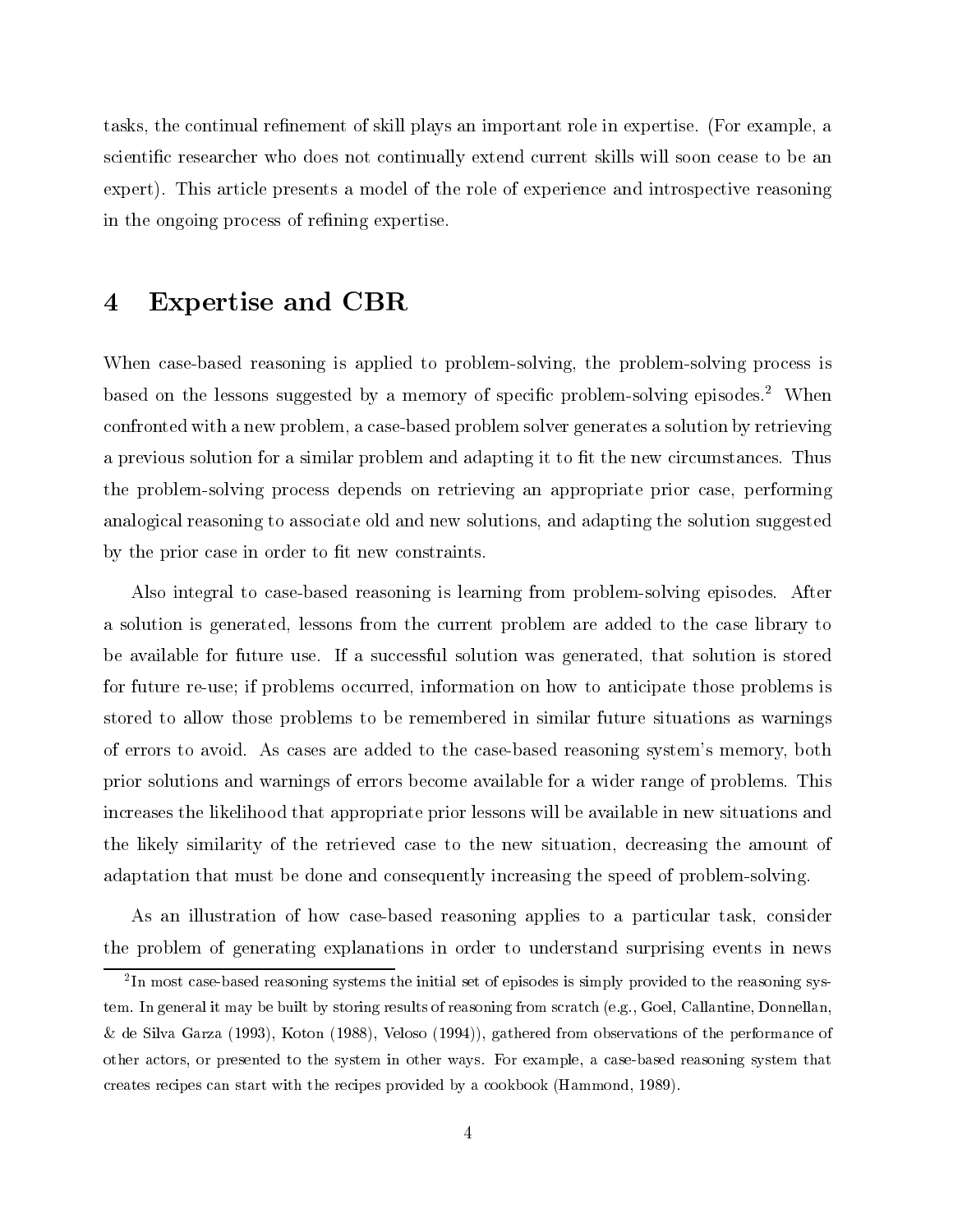stories. Unlike explanation generation methods that build explanations from scratch (e.g., Hobbs, Stickel, Appelt, & Martin (1993)), the case-based approach to explanation generation builds new explanations by adapting explanations of similar previous events to fit the new situations (Leake, 1992b; Schank & Leake, 1989; Schank, Riesbeck, & Kass, 1994). This phenomenon of \explanation based on remindings" is often observed in human explainers who must explain despite partial information. For example, when newspapers first reported the attack on Olympic figure skater Nancy Kerrigan, many candidate explanations could be generated. However, some readers were reminded of a previous attack on tennis star Monica Seles and used that reminding as the basis of their explanations for the Kerrigan attack. Seles was stabbed by an obsessed fan of one of her rivals, Steffi Graf; the fan hoped to assure Graf 's victory by preventing Seles from competing. That reminding suggested considering the explanation that Kerrigan's attacker, Shane Stant, was an obsessed fan who wanted one of Kerrigan's rivals to win. That explanation was only partially applicable—in fact, Stant was hired to do the crime rather than being the instigator. However, it provided a starting point by suggesting focusing on foul play to aid a competitor.

Eventually, it was determined that the husband of Kerrigan's rival Tonya Harding hired Stant to attack Kerrigan, to prevent her from competing, so the suggestion provided by the reminding was in fact correct. Although there is no guarantee that a given reminding will actually be useful in a new situation (and we discuss later the factors that affect the relevance of retrieved cases), experiments by Read and Cesa (1991) show that human explainers favor explanations based on remindings of prior explanations for similar anomalies.

## 4.1 Motivations for research on the CBR model

Research on the case-based reasoning model of expertise is motivated by two types of factors: cognitive considerations for modeling human reasoning and functional motivations based on the desire to achieve improved problem-solving performance.

Psychological support as a cognitive model: Although a number of psychologicallyinspired models of problem-solving focus on the process of forming and applying generalized rules or procedures (e.g., Anderson (1983), Laird, Rosenbloom, & Newell (1990)), there is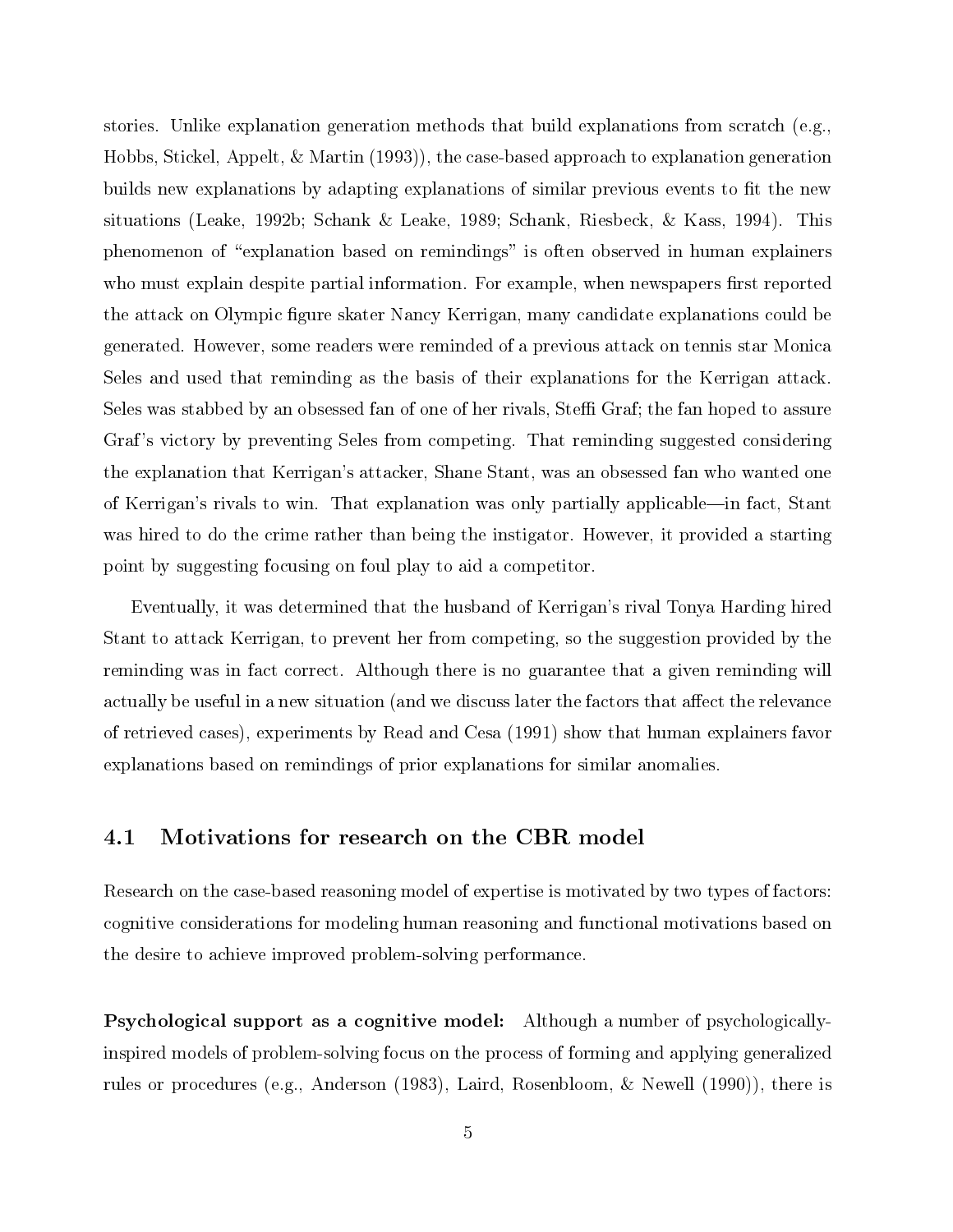considerable evidence that the retrieval and reapplication of specific problem-solving experiences also plays an important role in human problem-solving. People reason from prior experiences both in the early phases of learning a domain and after they have achieved expertise (e.g., Campbell et al. (1992), Faries & Schlossberg (1994), LeFevre (1988), Pirolli & Anderson (1985), Ross (1989)). For example, Lancaster and Kolodner (1987) show that both novice and expert mechanics use specic experiences to help to generate hypotheses about problems and to help select appropriate tests; Klein and Calderwood (1988) show that expert decision-makers in complex and changing situations use analogs to suggest starting points for problem-solving and to help evaluate candidate solutions.

Case-based reasoning also appears to play an important role in human reasoning for tasks such as real estate appraisal (Burstein, 1994) and labor mediation (Sycara, 1987), in which it is difficult to enumerate and weigh all the factors that may be relevant, and in which changing circumstances preclude reasoning from a fixed library of rules. For example, the decision to build a prison in a particular neighborhood would have an important effect on property values that might not have been anticipated in a predefined rule base, but that would automatically be reflected in an appraisal based on the recent selling prices of similar houses in the area.

**Functional support:** Case-based reasoning offers three potential functional benefits compared to problem-solving models based on static rule libraries. First, by storing prior solutions rather than re-deriving them from scratch, it can increase problem-solving efficiency over time, as additional cases are stored and become accessible to be used in similar new situations. For example, comparisons by Koton (1989) showed that the case-based diagnostic system CASEY performed two to three orders of magnitude faster than the rule-based system from which it was derived.

Second, in poorly-understood or changing domains, CBR helps overcome the lack of perfect domain knowledge by augmenting the reasoner's domain theory with records of specific experiences. Instead of neutrally giving equal consideration to all solutions licensed by the reasoner's domain theory (which may be inconsistent or incorrect), the case-based reasoning process focuses on solutions that have proven successful in similar prior situations. In a regular world, these may be more likely to apply than solutions based entirely on uncertain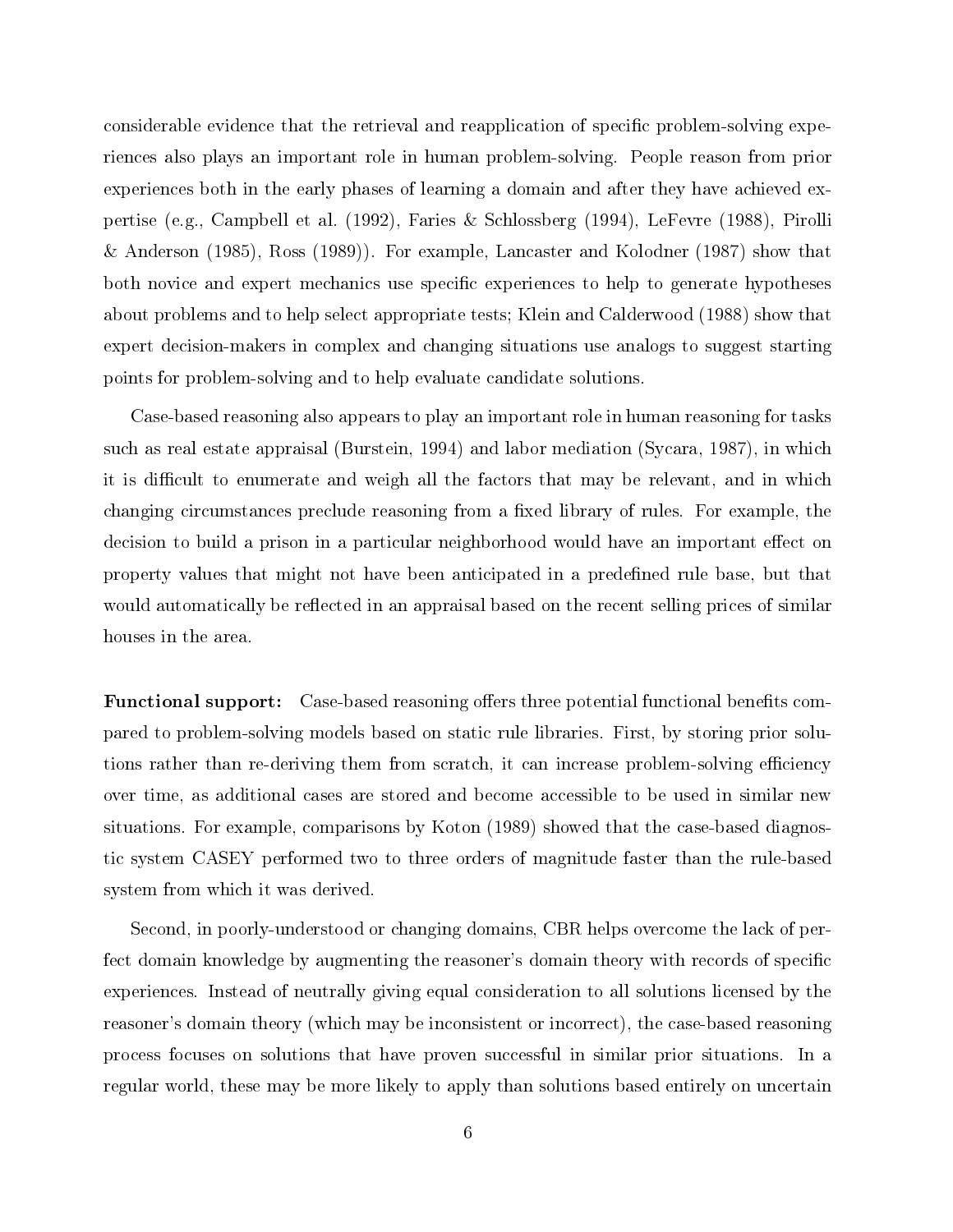a priori knowledge.

The third functional motivation for case-based reasoning is to simplify the knowledge acquisition process. Unlike rule acquisition, which requires analyzing the interactions between all individual factors in a situation, in case-based reasoning an entire episode can be treated as a unit from which to reason. Reports from developers of AI systems corroborate the benets of using cases as the primary unit of domain knowledge to acquire (e.g., Kolodner  $(1993, pp. 93-94)$ .

Despite the appeal of these arguments for case-based reasoning, however, there has been little examination of the factors affecting whether these desired benefits are actually realized in practice. In the following section we address this issue as an introduction to our investigation of introspective reasoning as a means to increase expertise at case-based reasoning.

#### 5Requirements for successful case-based reasoning

The performance of a case-based reasoning system depends on three types of factors: the reasoner's experience at relevant problems; the reasoner's additional reasoning capabilities, using methods other than case-based reasoning; and the reasoner's knowledge of how to apply the cases in its memory.

Experience at relevant problems: Because case-based reasoning solves new problems by applying reasoning from prior problems, it is obvious that the effectiveness of the reasoning process will depend on the relevance of the lessons from prior problems to the new situation. In a completely novel situation or a situation to which no prior experience applies, little or no benet may accrue from using prior cases. For example, a library of planning cases acquired for cooking stews may not be very helpful as the starting point for planning how to cook a cake. (However, it has also been argued that even in novel situations to which no prior case applies directly, the use of case-based reasoning can have benefits for creative problem-solving; see Schank (1986) and Schank & Leake (1989).)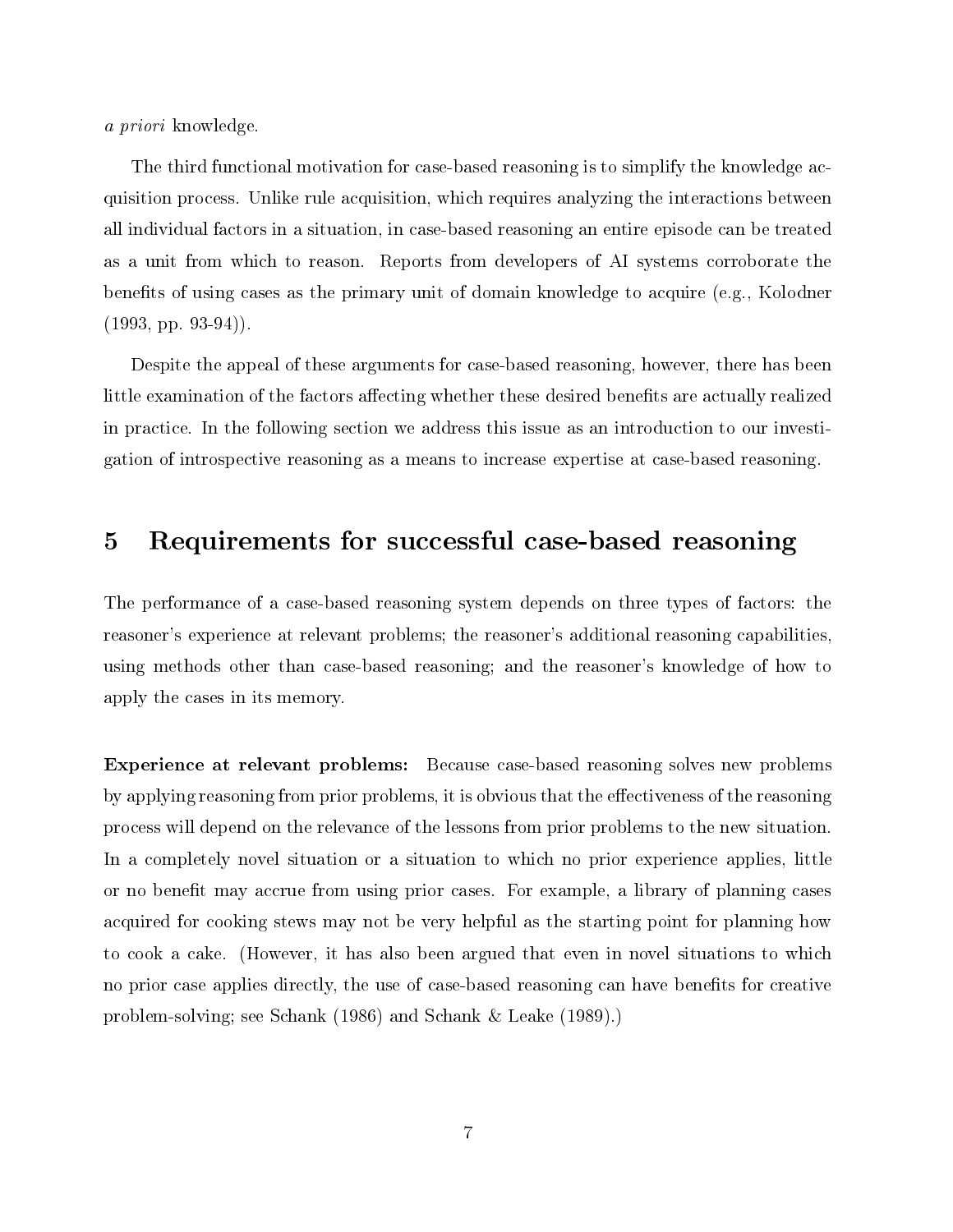Additional reasoning capabilities: Case-based reasoning is one of many reasoning strategies. It is not necessarily appropriate for all tasks, and consequently can be applied most effectively in conjunction with other reasoning methods. For example, in domains for which a complete domain theory is available and for which optimal solutions are essential, reasoning from first principles may be appropriate. The integration of reasoning from general knowledge and from specic cases (e.g., Ashley & Rissland (1987), Branting & Porter (1991), Hinrichs (1992), Redmond (1992)) can also play an important role in the reasoning process. For example, Lancaster and Kolodner (1988) show that expert mechanics use both remindings of specic problems and reasoning from abstract domain models when they diagnose automobile problems.

Knowledge of how to guide case application: The knowledge required for case-based reasoning goes beyond cases alone: CBR systems depend both on their cases and on knowledge of how to apply those cases. In order for a case-based reasoning system to function effectively, it must retrieve appropriate cases and adapt those cases effectively.

In general, there is no guarantee that either human or artificial case-based reasoners will apply stored cases effectively. For example, psychological experiments show that people are not necessarily reminded of the most relevant prior cases and may fail to notice important similarities between old and new cases (Gentner, Ratterman, & Forbus, 1993; Gick & Holyoak, 1980; VanLehn, 1989). However, there is evidence that remindings based on goal-relevant features do occur in task-driven reasoning (Seifert, 1988), and that even novice programmers can retrieve prior problem cases based on structural features of the problem being addressed, rather than being misled by superficial similarities (Faries & Schlossberg, 1994).

Nor are human case application abilities static. For example, developmental studies show a shift in the criteria that children use when determining relevant features during adaptation of previous stories to new circumstances. Experiments by Gentner and Toupin (1986) gave children the task of adapting previously-encountered stories to fit new characters. In the experiments, children first acted out stories with toy animals as the characters. They were then presented with the same beginnings of the stories, with different toys representing the characters, and asked to act out the remainder. In some trials, corresponding characters in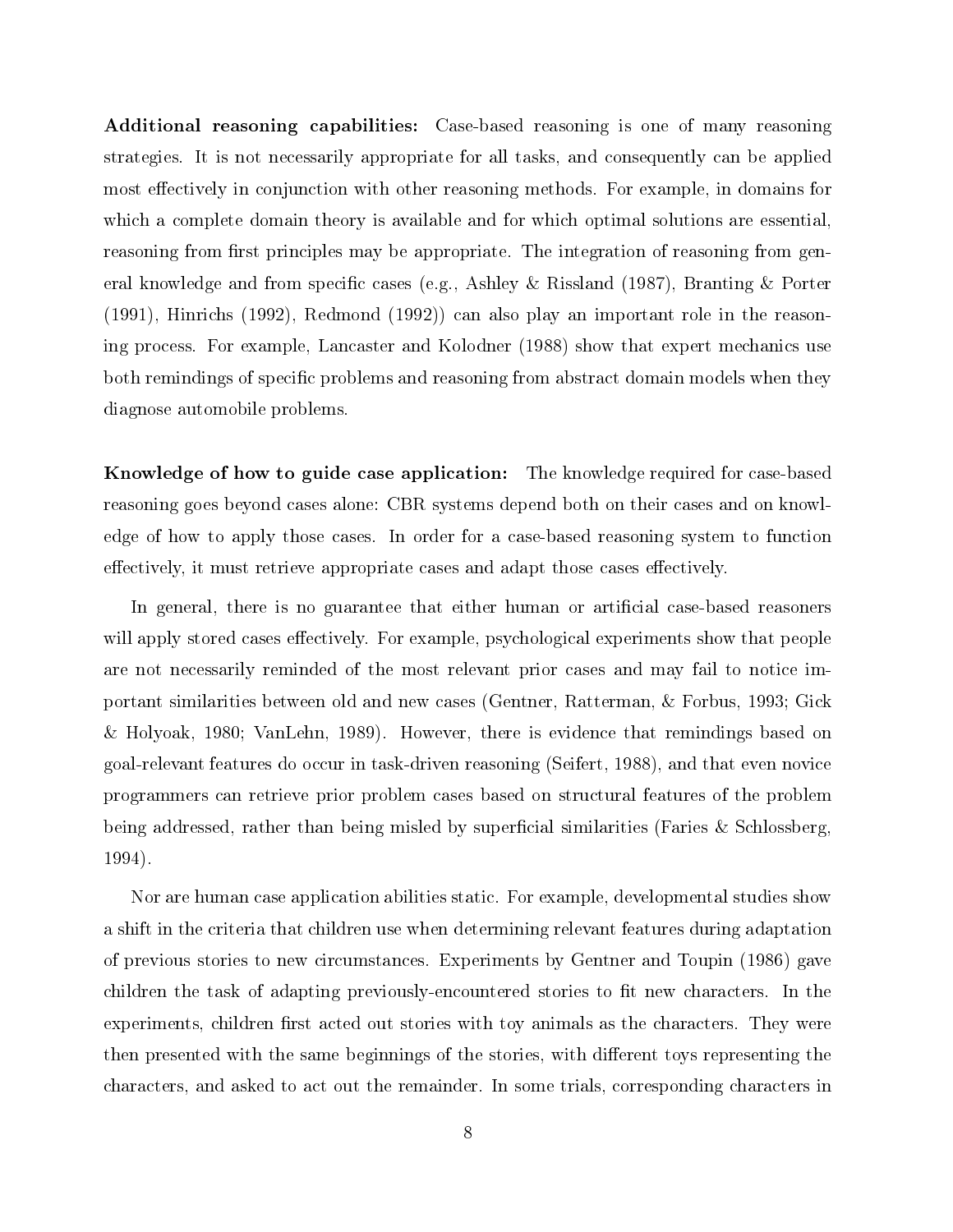the first and second stories had similar appearances (e.g., a chipmunk and a squirrel might play corresponding roles). In others, the characters in corresponding roles had lower surface similarity (e.g., as if the role initially filled by a squirrel were filled by an elephant).

In adapting the stories to use the new characters, both older children (8-10 years old) and younger children (5–7 years old) were influenced by surface similarities; both sets of children did better at mapping when similar animals played similar roles. However, considerations related to systematicity (e.g., that one character was a friend of another) aided the older children in making the correct mappings between characters as they adapted the old stories to the new characters. Gentner and Toupin observed that older children would sometimes make mapping errors, having an animal act the same way that a similar-looking animal had in the first story, and then correct themselves to focus on structural features (e.g., by noting that the character was greedy and consequently should be the one to do greedy things, regardless of whether it shared surface features with the greedy animal in the initial story).

Adult experts are better than non-experts at recognizing important similarities when applying old experiences to new problems; for example, a study by Novick (1988) showed that when given math problems for which the same solution procedure is appropriate but which have very different surface features, experts show a strong tendency to recognize the relevance of the solution procedure despite the surface dissimilarities, while non-experts do not. A survey of psychological literature on development of analogical reasoning by Goswami (1991) stresses the importance of knowledge in the development of analogical reasoning skills, which raises the question of how recognition of important features might be learned as humans or machines acquire expertise. Learning relevant features is the focus of the introspective reasoning process that we describe in the following sections.

#### 6Using introspection to refine case-based reasoning

As discussed in the previous sections, the quality of case-based reasoning depends on expertise at retrieving the right cases from memory and adapting those cases to fit new situations. In computational models of case-based reasoning, the standard approach to providing this expertise is to attempt to "build in" the requisite case application knowledge for a particular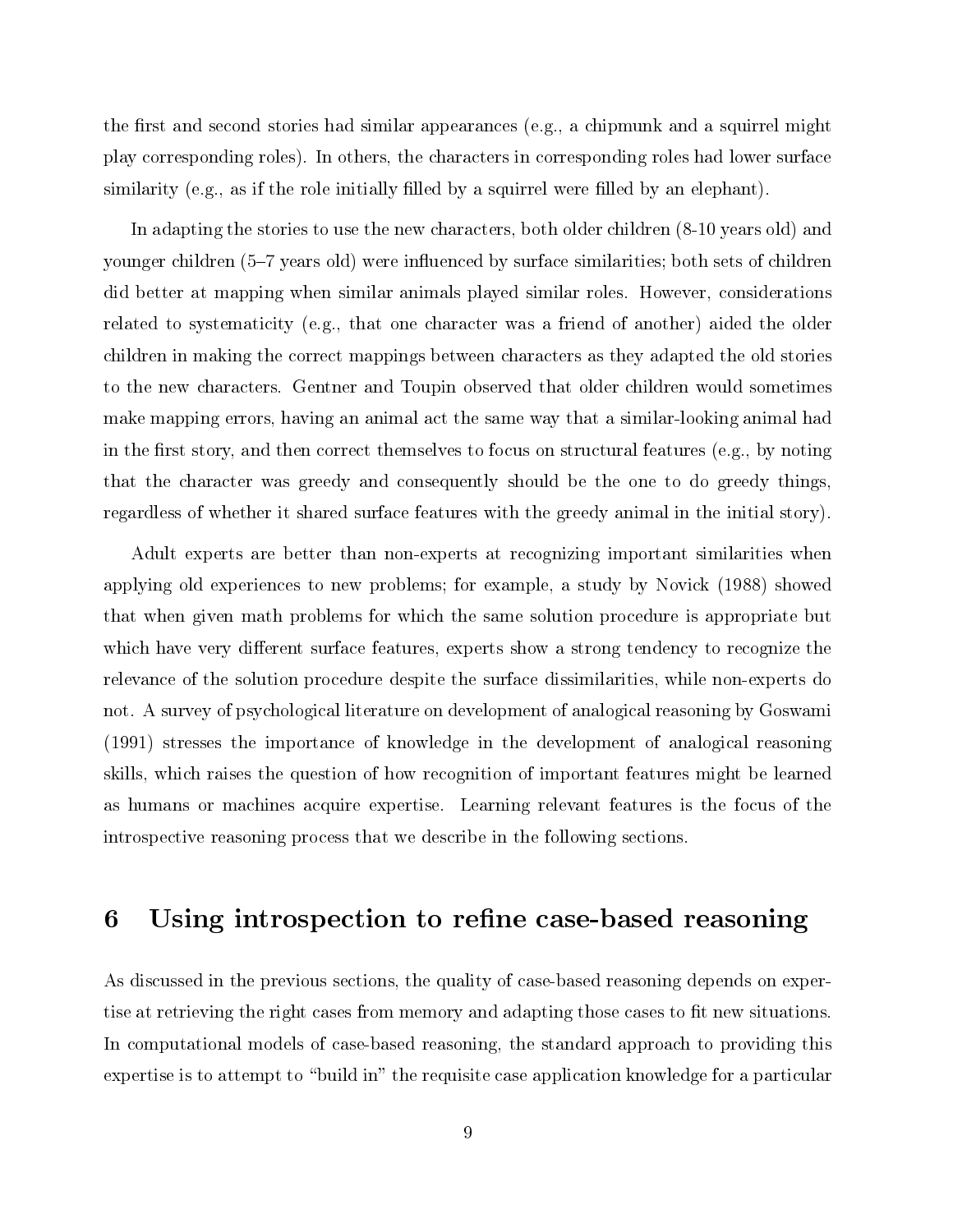domain. As Simoudis, Ford, and Canas (1992) point out, that task involves the same types of knowledge acquisition problems that have proven a serious impediment to developing rulebased expert systems. Given that one of the pragmatic motivations for modeling learning from experience is to alleviate knowledge acquisition problems, a natural question is whether learning from experience could be applied to refining expertise at the case-based reasoning process itself.

In order to decide how to refine its reasoning process, a CBR system must be able to reason about that process: to reason introspectively about the motivations for its reasoning, the requirements that must be satisfied in order for the results of the CBR process to satisfy the reasoner's needs, and the way in which the CBR process is expected to perform.

A rich literature addresses issues such as reflection, introspection, and metacognition (see for example Piaget (1976), Campbell & Bickhard (1986)), and human experts appear to have greater awareness of their own problem-solving process than less expert performers (e.g., Chi, Bassok, Lewis, Reimann, & Glaser (1989)). However, introspective reasoning has received little attention in studies of the case-based reasoning process. In the following sections we discuss models of how introspective reasoning can be used to refine two aspects of the case-based reasoning process. The first section discusses how reasoning about the CBR system's memory organization can contribute to learning how to find the information needed to adapt cases to new situations. The second section discusses how, after a case has been applied to a situation, introspective reasoning about prior processing can be used to detect and repair sub-optimal case retrieval criteria. Initial computer implementations of both models have been developed and are now being extended and refined.

# 6.1 Using introspection about memory search to increase expertise at case adaptation

A case-based reasoning system's flexibility comes from its ability to adapt prior cases to fit new situations. Unfortunately, pre-defining the needed knowledge is a hard problem (Allemang, 1993; Kolodner, 1991; Leake, 1994b). The difficulty in hand-coding case adaptation knowledge is so acute that many CBR applications do not even include case adaptation, leaving adaptation to be performed manually by the users of the systems (e.g., Bayles & Das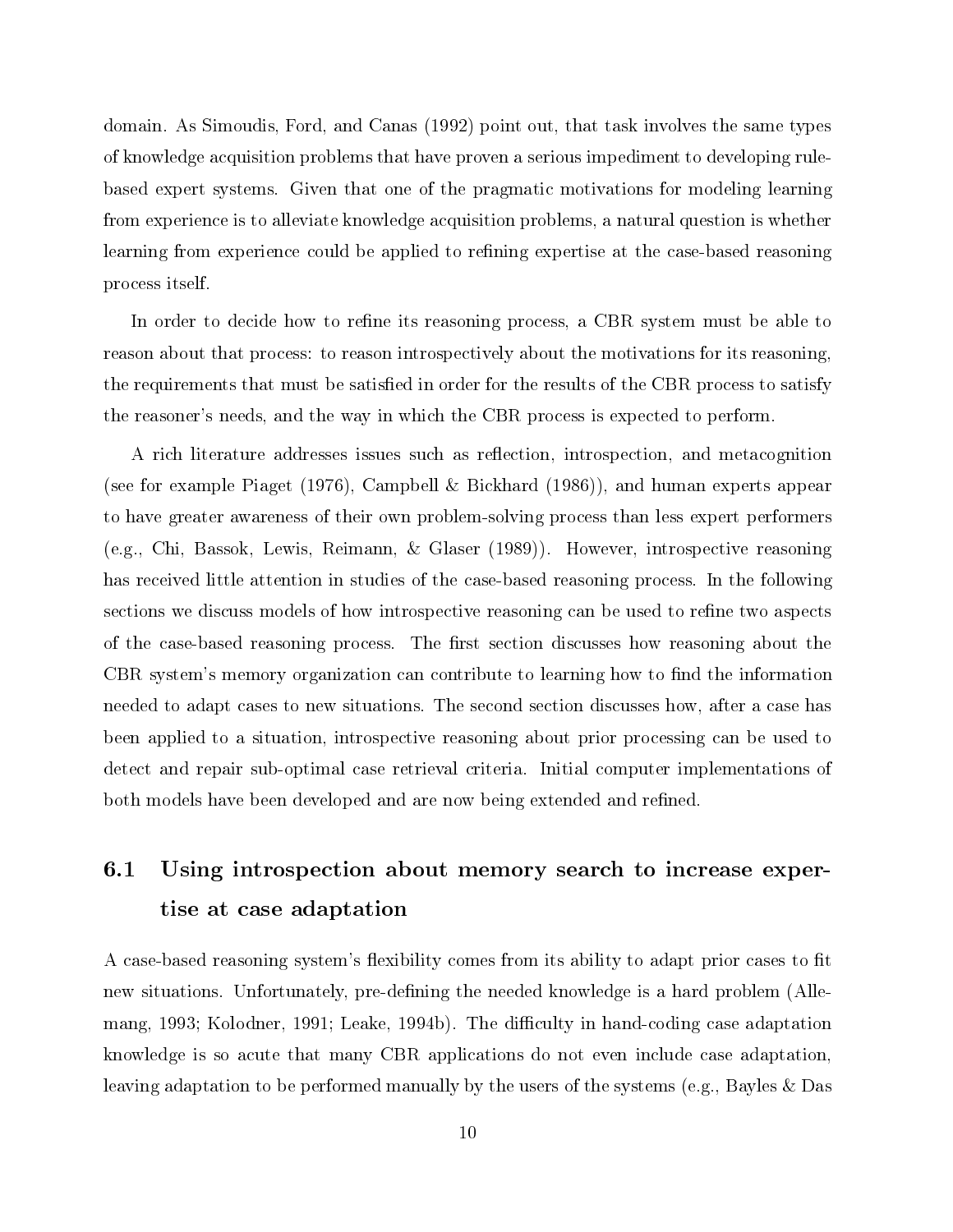(1994), Blevis, Burke, Glasgow, & Duncan (1991), Domeshek & Kolodner (1992), Hennessey & Hinkle (1991), Simoudis & Miller (1991), Slator & Riesbeck (1991)). This makes the systems into "expert memories" without the capability to apply the contents of those memories themselves. We are addressing the problem of defining adaptation criteria by modeling how a case-based reasoning system can, starting from limited case adaptation knowledge, learn from experience to refine its case adaptation process.

### 6.1.1 The case adaptation problem

Case adaptation involves performing operations such as adding, deleting, and substituting components of a retrieved solution, in order to generate a new solution that applies to the current problem. The types of structural transformations involved in modifying an encoded solution can generally be described in terms of a very small set of basic operations that are then combined as needed to perform complex adaptations (e.g., Carbonell (1983), Hammond (1989), Hinrichs (1992), Kass (1990), Kolodner (1993)). However, applying those transformations to particular cases can require retrieving a wide range of supplementary domain-specic knowledge. For example, if part of the evidence that applied to a previous explanation of a crime is implausible in the current situation, a possible transformation is to substitute evidence (Koton, 1988) to replace the implausible evidence with evidence that is more believable. In order to do that replacement, it is necessary to find new supporting evidence, which may be quite difficult.

The problem is illustrated by the previous example in which case-based reasoning was applied to explaining the attack on Nancy Kerrigan. In that example, the reminding of the attack on Monica Seles suggested an explanation—an attack instigated and carried out by a crazed fan of an opponent. That explanation only partially fits the Kerrigan attack, because Shane Stant, Kerrigan's attacker, was hired to perform the crime; he did not instigate that attack. Consequently, applying the retrieved explanation depends on adapting it to reflect that Stant was hired by someone else. That adaptation requires adding the new instigator's role to the causal chain leading to the attack. Despite the differences, the explanation for the attack on Seles still suggests a motive to consider when searching for an instigator: That the attack was instigated by a fan who hired Shant to carry out the attack.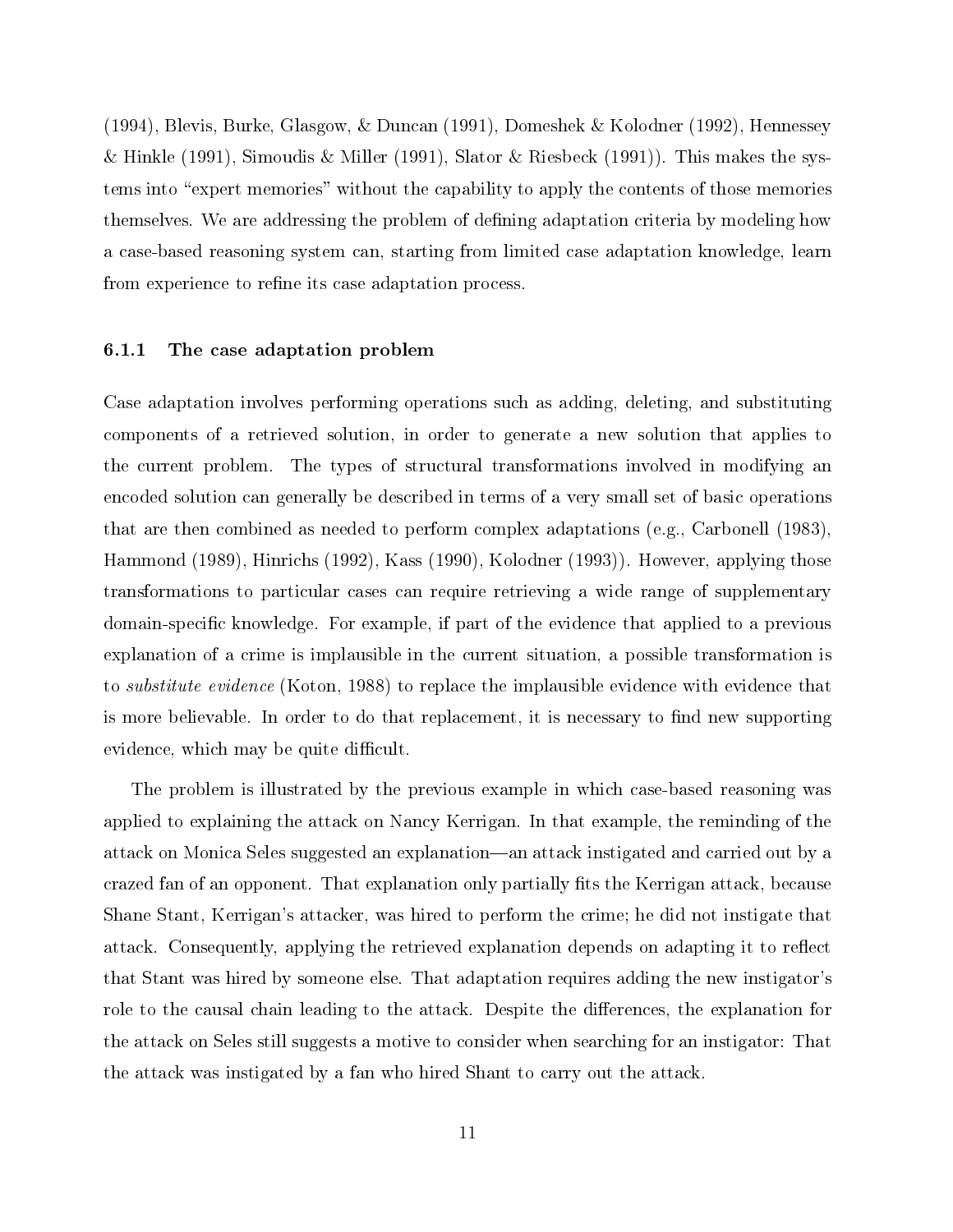In order to complete the explanation it would be necessary to identify a fan who might have carried out the attack. In general there is no guarantee that relevant information will be in memory (and for this example, it is very unlikely that a newspaper reader would know enough about those involved to even form a reasonable conjecture). Even if the appropriate information were in memory, however, it could be difficult to retrieve it. No pre-existing category in an average reader's memory is likely to group \fans of competitors in Kerrigan's upcoming competitions." Consequently, it is necessary to find the information through an indirect search method, perhaps first searching for possible future competitors of Kerrigan (which is a memory search problem in its own right and might require using additional strategies such astrying to retrieve episodes of skating competitions in which Kerrigan was involved, to see who competed there, or trying to retrieve information about the Olympic skating team). Next, it is necessary to find ways to focus on the competitors' fans who are sufficiently deranged or obsessive to resort to violence. The Kerrigan example shows that finding the specific information needed to apply an adaptation rule can be a difficult part of the case adaptation process.

We can view the problem of finding the information needed to adapt cases as a problem in operationalizing (Mostow, 1983) abstract structural transformations by gathering the domain-specic information needed to apply them Leake (1993). The need to search memory for information to operationalize abstract adaptation rules arises not only during case adaptation for explanation, as in the previous example, but for any task being solved by case-based reasoning. For example, in case-based planning, one problem that can arise in reapplying a previous plan is that a side-effect of a step in a retrieved plan has bad effects in the current context. An abstract adaptation rule to repair that problem is add a step to *remove harmful side-effect* (Hammond, 1989). In that abstract form, the rule is not operational; applying it requires searching memory for the plan step to add, and determining that step may be a hard problem. If the case-based planning system is attempting to build a plan for X-ray treatment, and the X-ray dose needed to destroy a tumor will result in an excessive radiation dose to healthy tissue, considerable domain expertise may be needed to decide what steps should be added to the treatment plan.

A common way of addressing the problem of gathering the information needed for case adaptation is for the developer of the CBR system to define domain-specific adaptation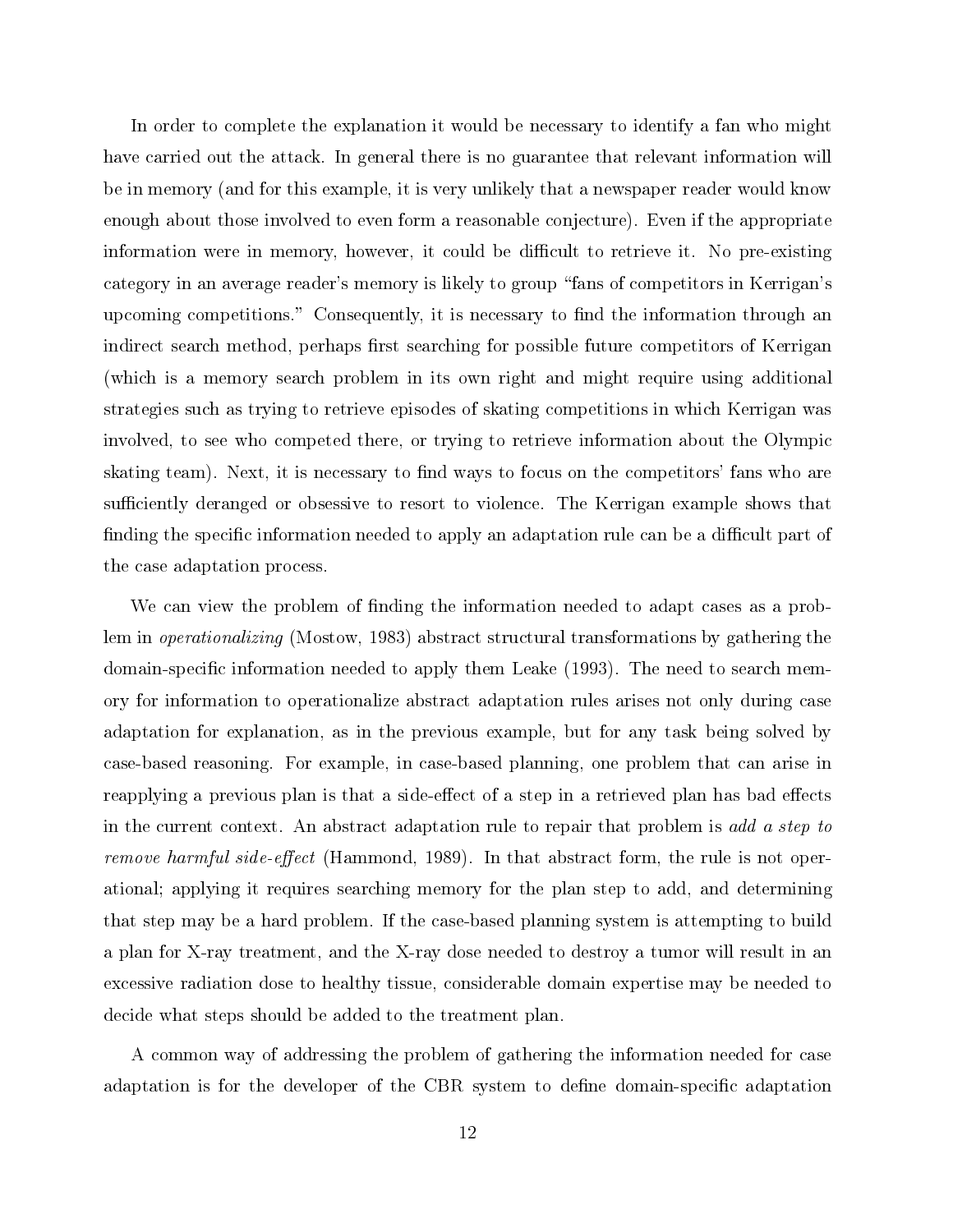rules with the needed information built in. For example, more specific versions of add a step to remove harmful side-effect can be tailored to adaptation problems for X-ray treatment plans, resulting in rules such as add the step \rotate radiation sources" to remove harmful side-effect "excess radiation", a rule used in the ROENTGEN system (Berger & Hammond, 1991). In general, a case-based reasoner whose adaptation rules are tailored to its task can adapt cases more effectively. However, developing domain-specific adaptation rules requires knowledge of the domain and of the types of adaptation problems that the reasoner is likely to encounter. Neither type of knowledge may be available a priori, which makes knowledge acquisition a particularly difficult problem for the case adaptation process.

### 6.1.2 Acquiring adaptation expertise by introspective learning

We address the problem of acquiring expertise at case adaptation by focusing on how to learn to find the domain-specific information needed to adapt cases. Given a novel adaptation problem, our model uses introspective reasoning to generate a new memory search plan to find needed information (Leake,  $1995c$ ). The search plan is then stored as a case in memory. As similar adaptation problems are encountered, the search plan is re-applied by case-based reasoning to deal with the new problem. Thus our model addresses both the formulation of original memory search plans and their reuse (Leake, 1994a, 1995b; Leake, Kinley, & Wilson, 1995).

The following sections discuss the major phases of this process: How the need to adapt a case results in a "knowledge goal" to retrieve a particular type of information from memory; how that knowledge goal is the starting point for a planning process to search for needed information; and how the results are stored and reused to facilitate future case adaptation.

Generating knowledge goals: In order to search for the information needed to adapt a case, a reasoner must be able to describe the goal of its search. This section discusses how our model identies the type of information it needs for an adaptation problem in order to represent it as an explicit knowledge goal (Leake & Ram, 1993; Ram, 1987)—a goal to acquire a particular type of knowledge—to guide the later information search process. The only input information required is the standard type of input that case-based reasoning systems provide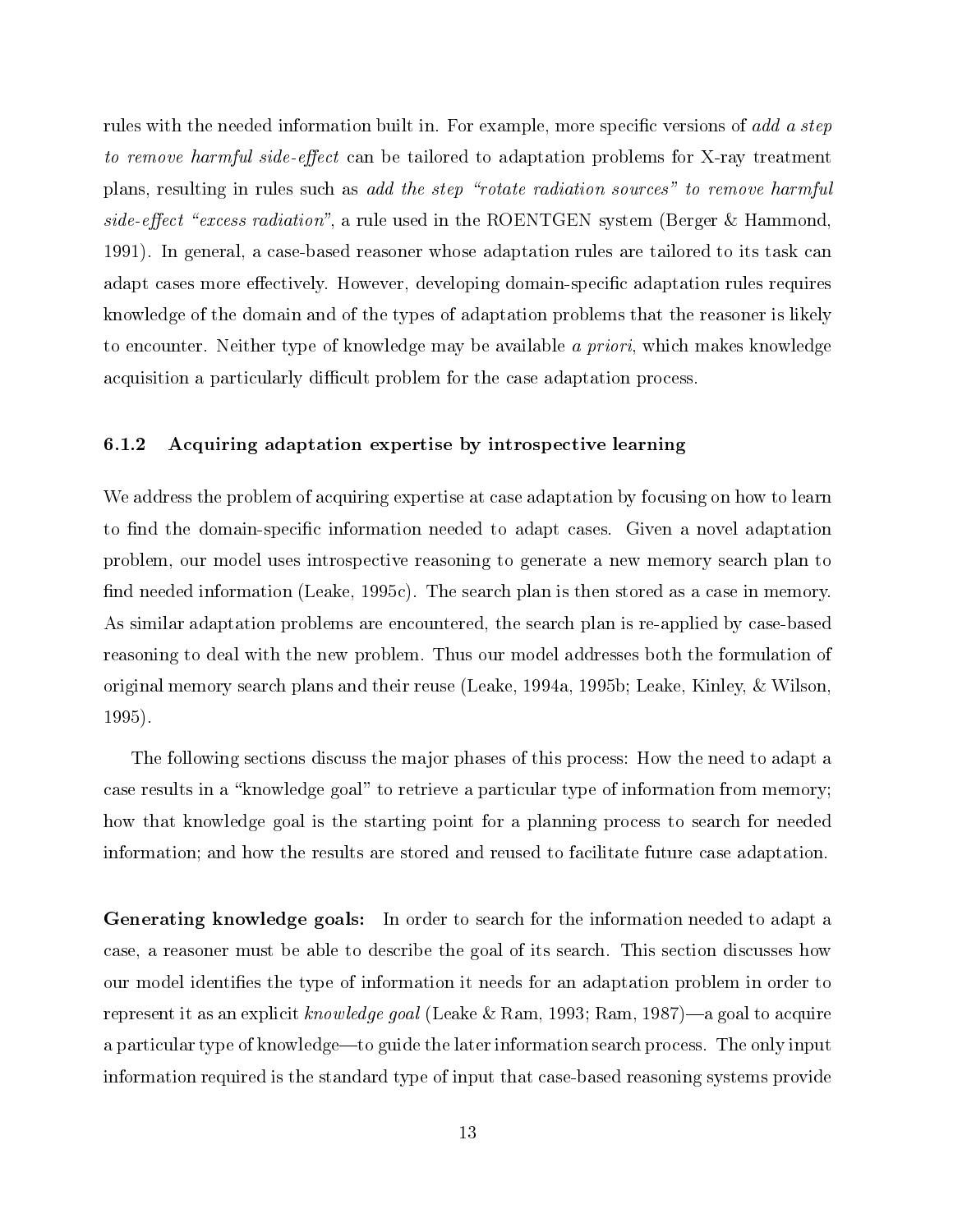to their adaptation components: a description of the problem that necessitates adapting the case. (We use a vocabulary of problem types based on Leake (1992b).) The problem description is used as an index to attempt to retrieve stored cases for similar adaptation problems. If one has been encountered previously, the same adaptation method used in the previous episode is re-applied, as described later in this section. Otherwise, the model uses simple heuristics to select an abstract transformation to repair the problem (e.g., if part of the explanation does not apply to the new situation, one heuristic is to try to apply substitute component to find an alternative playing a similar role in the explanation). Once a transformation is selected, the transformation determines information that must be found in order to apply the transformation. For example, when substituting a component in an explanation, memory search must find a component that plays the same causal role that the original component played in the explanation.

To provide a concrete example, we return to the Kerrigan episode. The explanation for the attack on Monica Seles only partially fits the Kerrigan incident, because Shane Stant does not fit the role of instigator. The need to identify a substitute instigator corresponds to a knowledge goal: the goal to find someone excessively devoted to the victory of a competitor to Kerrigan.

Reasoning introspectively about how to search memory to satisfy knowledge goals: Our model's memory search process builds on Kolodner's (1984) approach to memory search as a deliberative process. In her model, queries to memory that cannot be answered directly are transformed into new queries, according to elaboration rules, in order to eventually obtain a query that can be used successfully as a retrieval index. In a similar spirit but using a more general mechanism, we model the memory search process for finding the information needed to perform case adaptation as a process of knowledge planning (Hunter, 1990). In knowledge planning, information search is conducted by a planning process in which \mental" operations are selected based on explicit reasoning about needs for information and how to satisfy them.

In our model of reasoning about memory search, generating a plan depends on using knowledge of the interrelationships between concepts in memory. Given information about the meanings of memory links and the type of information sought by memory search, a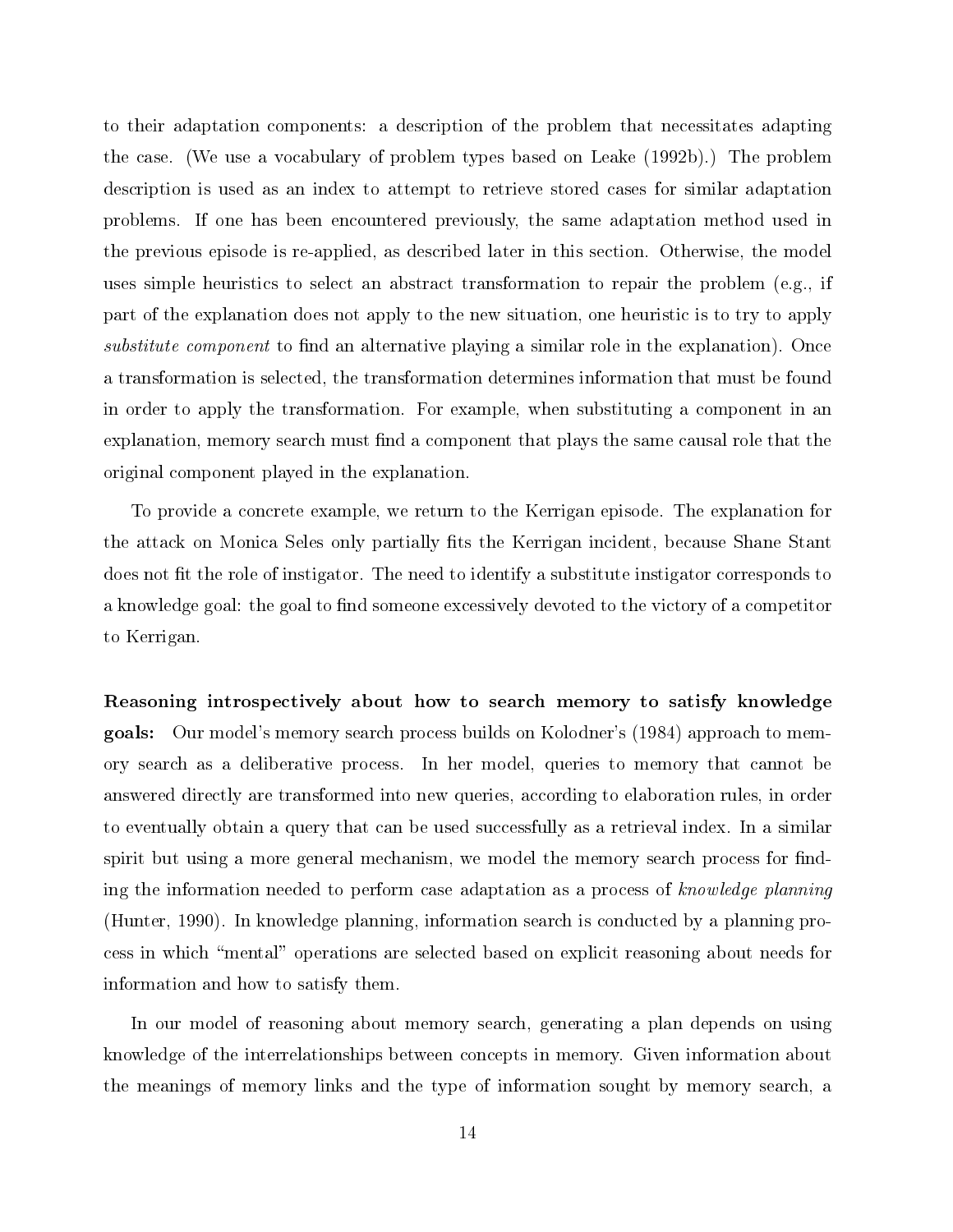planning process can reformulate queries and follow sequences of links to extract the information it needs (Leake, 1995c). This is illustrated by the reasoning required to find a fan who might have instigated the attack on Kerrigan. First, to find a fan of one of Kerrigan's potential competitors, it is necessary to identify who those competitors are. That requires a memory search process to locate potential competitors (e.g., by retrieving information about prior skating competitions in which Kerrigan competed and noting who competed against her there, which might involve first finding general information about the schedules of gure-skaters, etc.) After identifying the competitors, it is necessary to search for their fans, who may not be explicitly represented in memory, but for whom candidates may be generated by considering people devoted to them, such as spouses, lovers, siblings, or close friends. Finally, after candidates have been identied, evaluation of the candidates is needed to decide whether they are plausible attackers.

In order to decide which memory links to traverse during its search for information, a reasoner must have self-knowledge about the relationships that its memory links represent. This contrasts with most memory models, in which relationships are labeled by naming the links in memory but the names have no meaning to the memory search system itself. For example, to reason about whether a spouse is appropriate to consider when searching for fans, the memory must represent not only that a link named "spouse" exists, but the meaning that the link reflects: the memory searcher must have metaknowledge of the relationships underlying its memory organization.

Being able to treat memory search as a planning process and to reformulate queries increases the flexibility of the memory search process but also increases potential processing cost. In a rich memory, there will be numerous possible paths to any particular piece of information, and numerous possible wrong turns during memory search. Consequently, building up a memory search chain from scratch each time new information is needed is likely to be prohibitively expensive, especially for long search paths. The next section addresses the question of how a reasoner can learn from its memory search process, acquiring expertise at memory search and case adaptation.

Learning memory search strategies: Many sophisticated memory search schemes have been developed in CBR research, but they are normally driven by opaque procedures, rather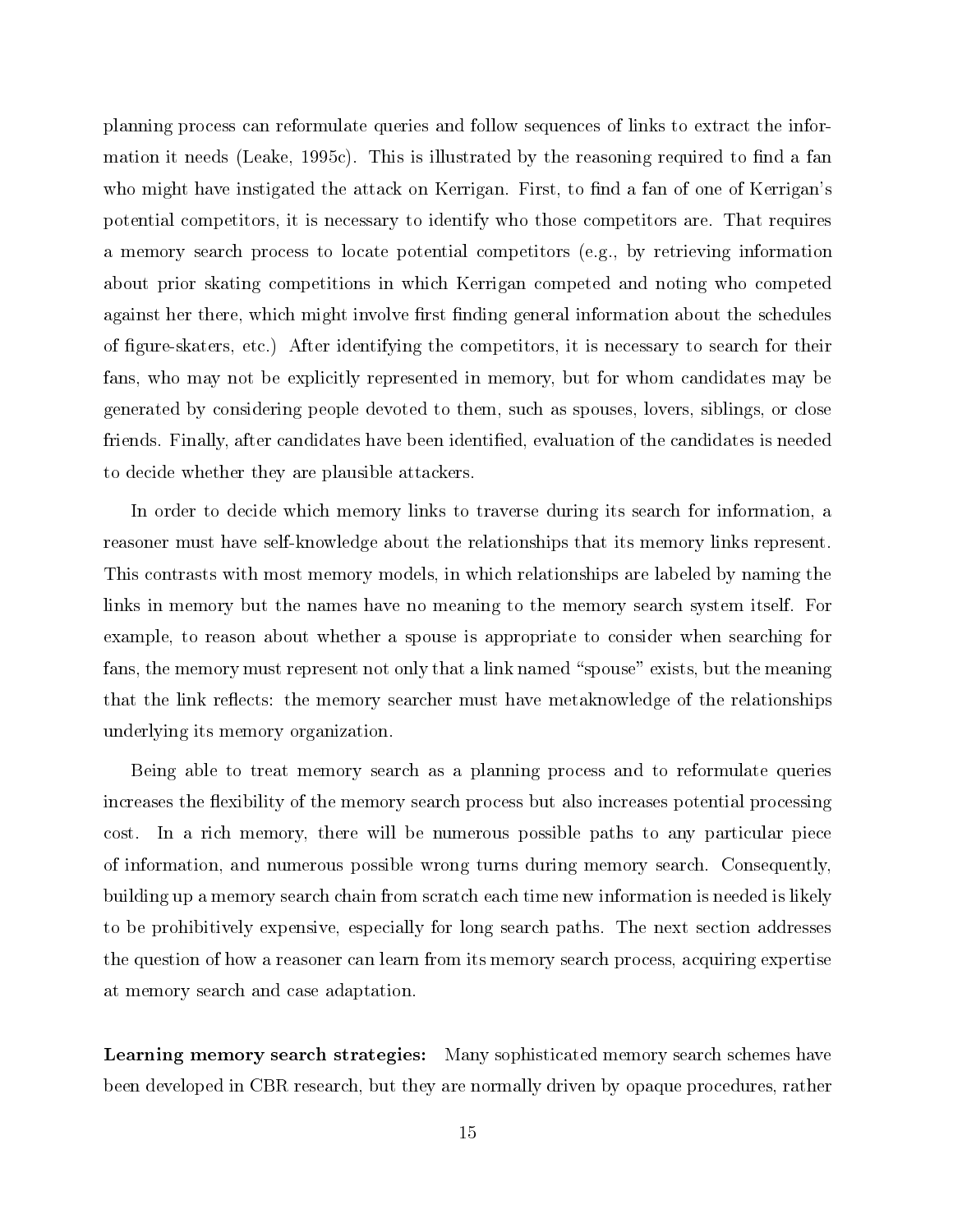than being accessible to explicit reasoning and learning. The planful memory search process described in the previous section makes it possible to reason about the memory search procedures as plans. A key benefit is that memory search plans can be subject to the same learning methods that have been applied to planning in other contexts (e.g., Segre (1988), Hammond (1989), Birnbaum, Collins, Freed, & Krulwich (1990)).

A question is which of these learning methods to apply. Initially, it appears that explanation-based generalization (Mitchell, Keller, & Kedar-Cabelli, 1986; DeJong & Mooney, 1986) is the method of choice, because it has been widely used for forming operational generalizations of specic plans. However, explanation-based generalization requires a perfect domain theory to form valid generalizations. The memory search rules described previously are just heuristics for finding concepts with particular relationships; whether they succeed in a given instance depends not only on the rules themselves but on the idiosyncratic contents of memory. Consequently, what is needed is a learning process that can start from those unreliable general rules and form more specific and reliable rules reflecting the specific contents of memory. This suggests recursively applying case-based reasoning to the memory search task within case-based reasoning.

By recursively applying case-based reasoning to a CBR system's own memory search process, it is possible to build up a library of cases reflecting how particular heuristics apply to the idiosyncratic contents of a particular memory. For example, in a memory reflecting an athlete's knowledge it might be reasonable to search for competitions as part of a knowledge structure for a competitive season, while in a memory reflecting the knowledge of an apathetic stadium employee it might be necessary to search memory under another category, such as "overtime days." Thus the memory search cases that are learned reflect specifics of the system's knowledge, task, and memory organization.

**The blame assignment problem:** We note that the success of the memory search process depends both on using the right search strategies and on whether memory actually contains the needed information. When there is insufficient information in memory, or when the wrong memory search strategies are used, the search process will fail to find the needed information. Determining what was the source of the failure is important for guiding remedial learning. For example, if the failure was caused by insufficient knowledge, augmenting the contents of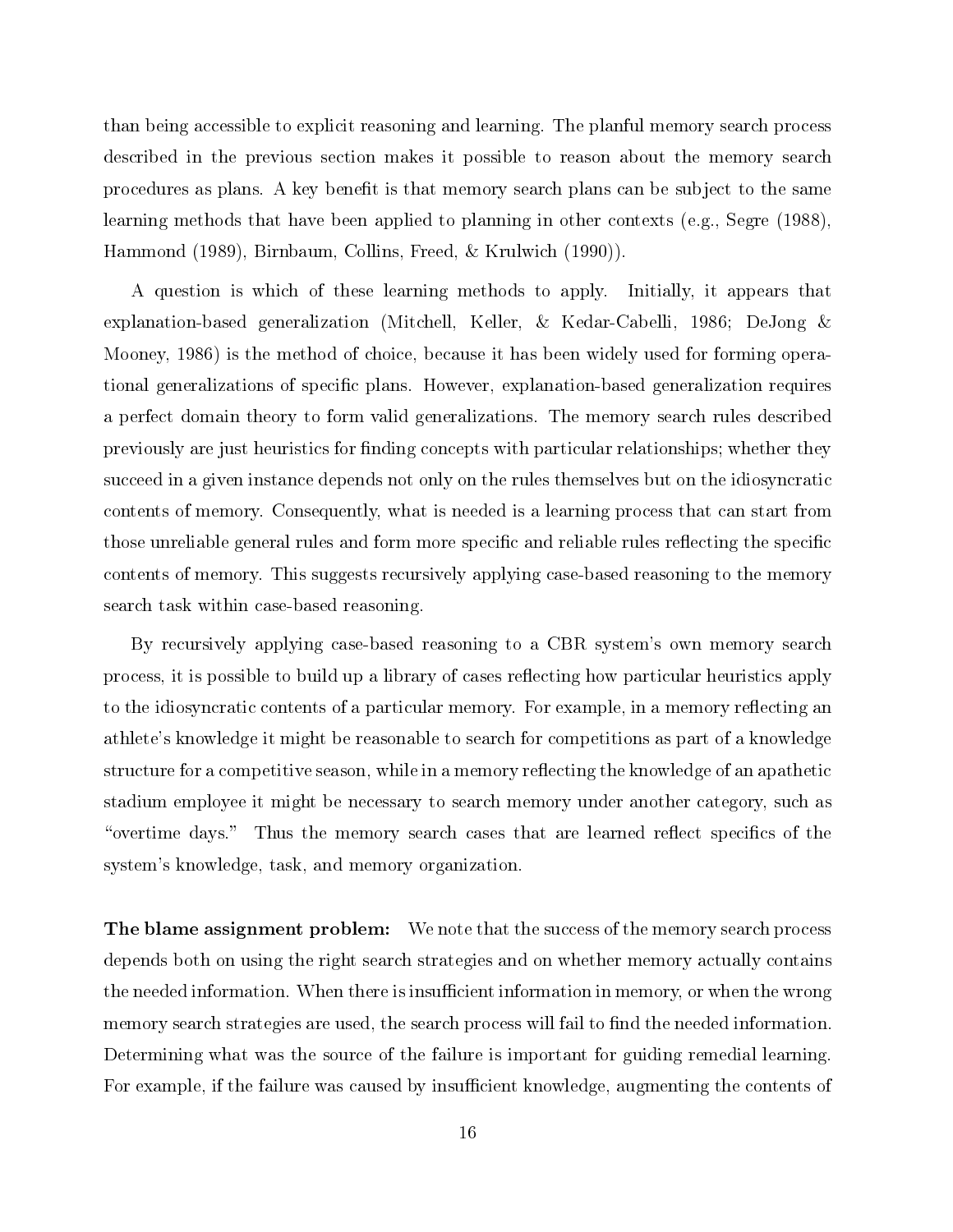memory by consulting reference sources, etc., is appropriate; no new search strategies need to be learned. (In fact, the series of questions that a detective might ask during interviews when investigating a crime can be viewed as a way of applying the memory search strategies of the detective to a memory richer in relevant knowledge than the detective's own.) However, when the failure results from a deficient search strategy not finding available information, new search strategies are needed.

Distinguishing between a search failure resulting from lack of information and one resulting from a bad choice of search strategy is the "blame assignment" problem for memory search. In general, it is difficult to resolve: How can a reasoner know that its search strategy is deficient (i.e., that its memory actually contained the needed information but memory search failed to find it)? A method we are investigating for addressing the blame assignment problem is to try as many search plans as are possible within a limit on the number of memory links traversed, until the desired information is found or the resource limit is exceeded. If the information is found by one memory search plan but was not found by previous plans, the previous plans were flawed; learning can reflect that the final plan was superior and that the previous plans failed. If the information is not found by any plan, the problem could be either the search plans used ora lack of information in memory, and no immediate learning can be done unless external feedback is available to identify the source of the problem. However, if failed search plans are stored in memory, indexed by the information they sought, learning can be done opportunistically if the needed information is later found to be in memory.

A summary of knowledge sources: In our model, introspective reasoning about case adaptation depends on four types of knowledge. The first is knowledge of types of  $\emph{abstract}$ transformations, that can be used to make structural changes when adapting a case (e.g., the transformation that substitutes a new component for an existing component in the case). The second type of knowledge is knowledge about the reasoner's own memory organization, encoded as *memory search rules*. Memory search rules reflect information about the types of memory links to follow to gather particular types of information and how queries can be transformed into other queries. For example, a memory search rule would represent that a way to identify the abstractions of a concept is to follow the "IS-A" links connected to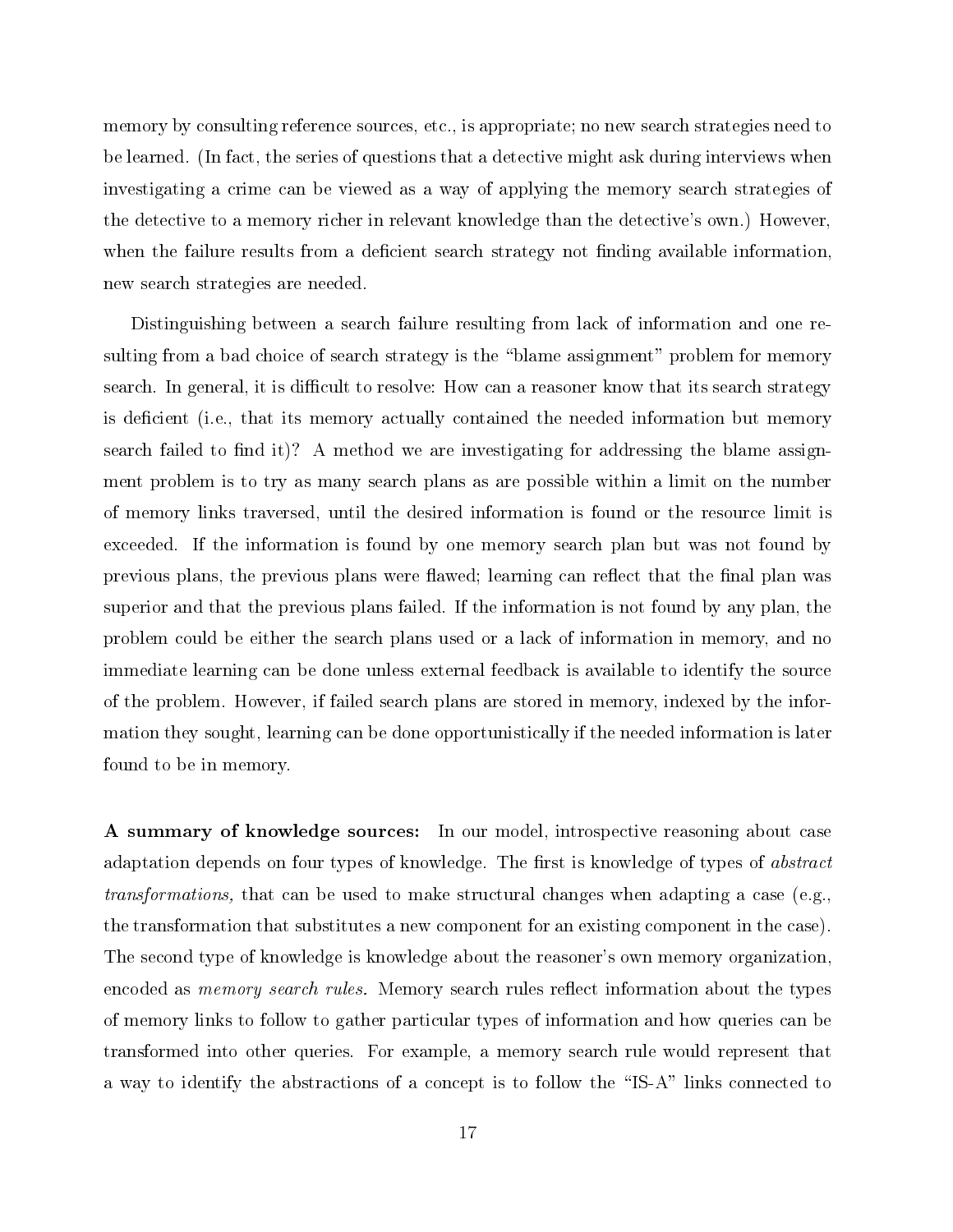that concept. Thus memory search rules form the building blocks for generating plans to search memory. Both abstract transformations and memory search rules are provided to the system.

When memory search rules have been combined in a plan to find a particular type of information, the plan as a whole is stored in a third structure, a *memory search case*. Memory search cases store knowledge about specific episodes of memory search. They include information about the knowledge goal that motivated the memory search, the memory search plan that was used, and information about its success or failure. By retrieving memory search plans for similar previous searches, the reasoner can re-use successful reasoning and avoid unsuccessful paths when generating memory search plans for novel adaptation problems.

The fourth type of knowledge, adaptation strategies (Kass, 1990), stores knowledge about the entire episode of case adaptation. An adaptation strategy includes the adaptation problem being addressed, the abstract transformation used for it, and the memory search case used to find the information needed for that transformation. This allows the reasoner to reuse the information from an entire previous case adaptation when a similar problem arises. We view the availability of appropriate adaptation strategies (and, when none are available, appropriate memory search cases) as fundamental to expertise at case adaptation.

As we continue development of the model we are refining this framework for the content and organization of memory search knowledge. Because it has been shown that in some cases, the learning of control knowledge may actually degrade processing speed (Minton, 1985), another question to be examined is the factors affecting utility of learning as memory search cases are acquired.

The process for applying each knowledge source is summarized in figure 1. (This highlevel description omits details concerning issues such as how to deal with failures of the memory search plans to find the needed information.) Through this process, a case-based reasoning system simultaneously adapts a case and learns information to facilitate future case adaptation. The model is being developed and extended with Andrew Kinley and David Wilson of Indiana University; the implementation of the model is discussed in (Leake, 1994a, 1995b; Leake et al., 1995).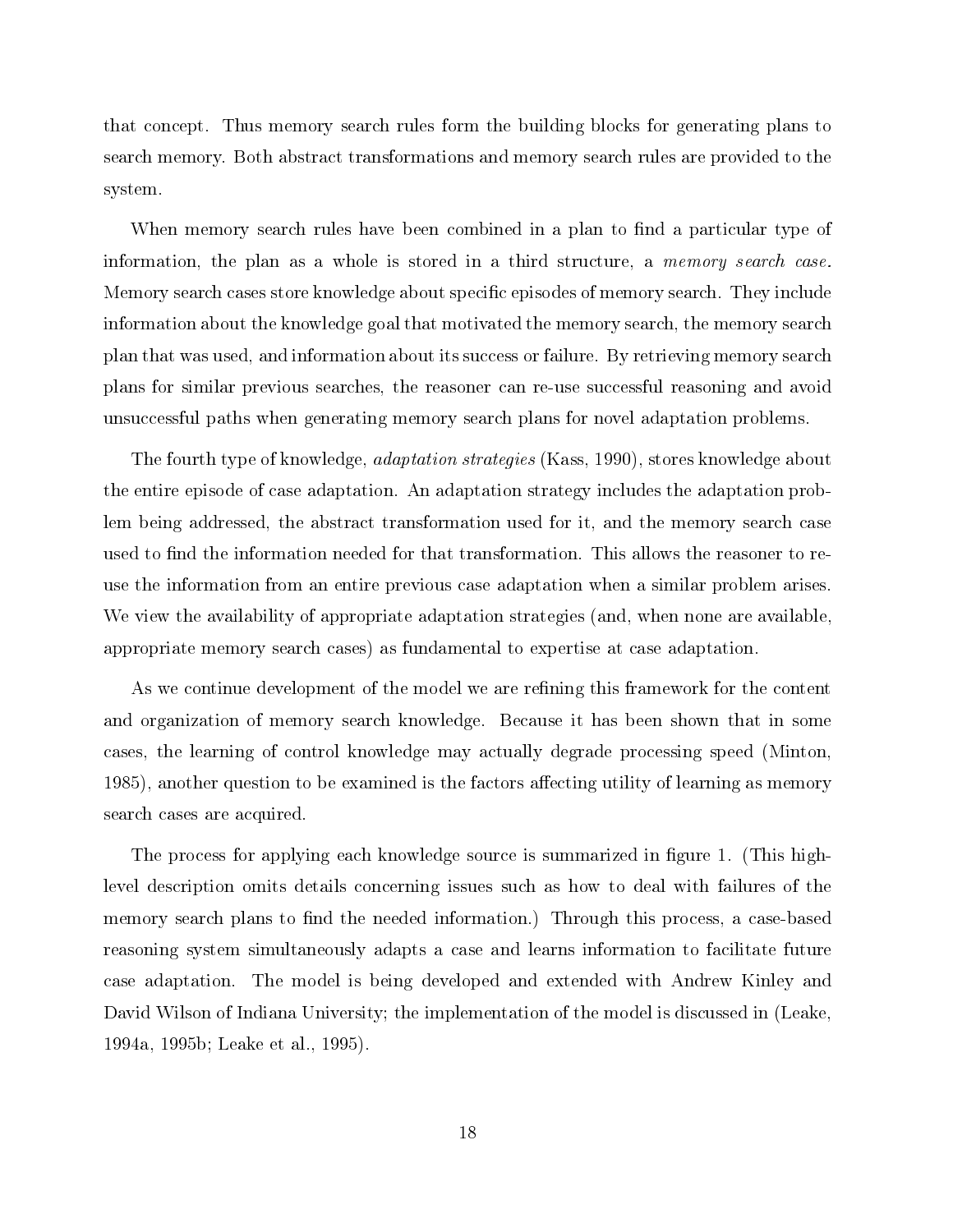

Figure 1: The basic process for learning adaptation strategies.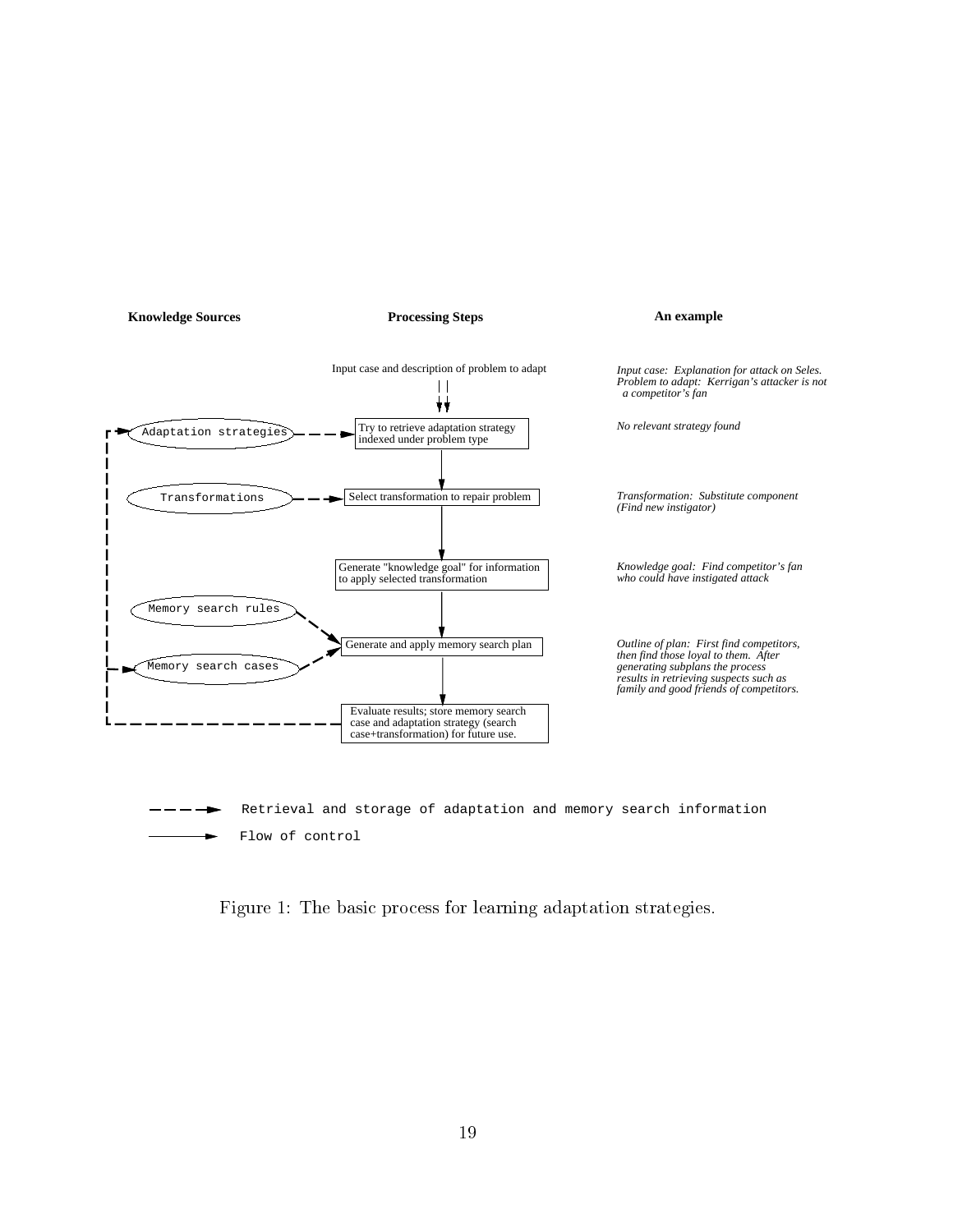## 6.2 Acquiring retrieval expertise by introspective reasoning

In a second project, with Susan Fox at Indiana University, we are investigating how introspective analysis of the effectiveness of the case-based problem-solving process can guide refinement of retrieval criteria. As a benchmark for this self-analysis, we endow a case-based reasoning system with a model of the desired behavior of its own case-based reasoning process and the processes underlying that behavior. When its performance falls short of the desired behavior, that failure triggers learning aimed at developing performance closer to the idealized model. Our primary focus is not on the learning triggered by failures in the outcome of processing, which has been extensively studied in the case-based reasoning literature, but instead on how a reasoner can learn from sub-optimal reasoning performance even when it results in wasted reasoning effort rather than bad final results.

Using a model of the CBR process itself to detect processing failures: Modelbased reasoning is a widely-studied method for diagnosing device failures (for an overview, see Davis (1988)). In that work, faults are identified by comparing a model of how the device is expected to perform to the device's actual behavior. Birnbaum, Collins, Freed and Krulwich  $(1991)$  point out that model-based reasoning can also be used in a different way: Rather than having the model reflect the expected behavior of a system, they suggest using a model of the *ideal* behavior of a reasoning system—behavior that may be beyond expectations for actual performance—as a benchmark against which to compare actual system performance. Discrepancies identify points for improvement.

Although Birnbaum et al. applied the method to the task of refining a rule-based planning system, they proposed its application to self-improving case-based reasoning systems as well (Birnbaum et al., 1991). The remainder of this section discusses the application of that method to refining indexing criteria in a case-based path planning system (Fox  $\&$  Leake, 1994, 1995b, 1995c, 1995a). By this process, the system acquires expertise at case retrieval.

Identifying hidden retrieval problems by model-based reasoning: In most CBR systems, the success of reasoning is judged entirely by whether the system's solution results in a successful problem-solving outcome. When attempts to apply the system's solution result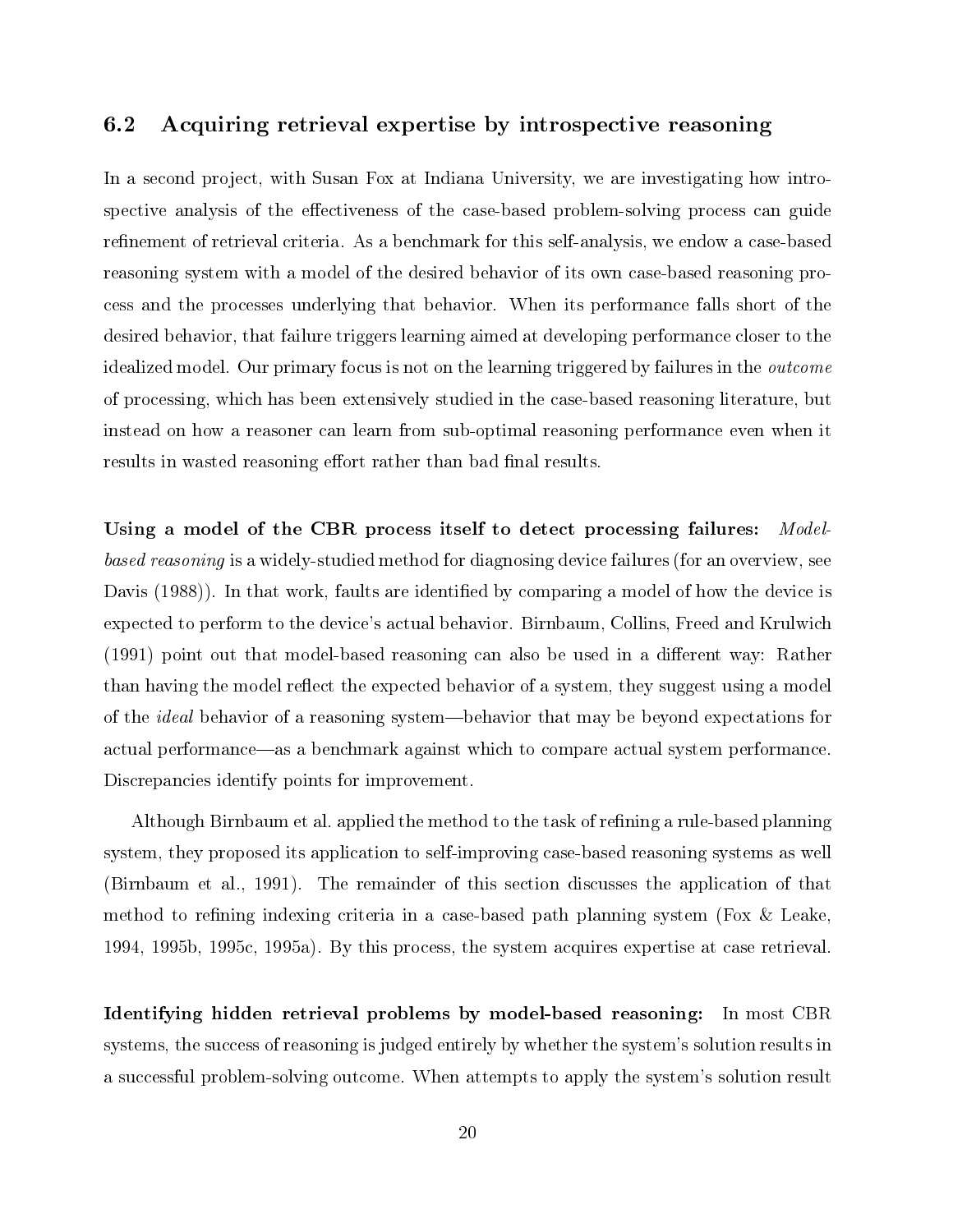in a failure, the failure reveals that the solution was flawed and prompts the system to learn in order to avoid similar future failures (e.g., Hammond (1989)). Such learning is important, but another important issue in acquiring expertise at case-based reasoning is how to detect and learn from what we call "hidden failures"—deficiencies in the reasoning process that make the process more costly but that do not necessarily cause erroneous problem-solving results. The reason that these deficiencies may remain hidden is that each component of a case-based reasoning system can compensate to some extent for flaws in the others. For example, a correct solution can result even if the retrieved case is not the best precedent in memory, provided that case adaptation can still fit the retrieved case to the new situation. If so, the result of retrieving the wrong case is not an execution failure but instead that case adaptation is unnecessarily costly, because the retrieved case was not the one most similar to the new situation, even if the eventual solution is nevertheless correct.

To allow learning in response to flaws in the problem-solving *process*, as opposed to flaws only in the *outcome* of problem-solving, we augment traditional failure-driven learning from bad outcomes with learning based on analysis of the solution process itself. A key problem is how to perform that analysis: how to determine whether the problem-solving process was flawed even though it generated a correct solution. In general, the knowledge required to judge the problem-solving process will not be available while the problem is being solved. (If that knowledge were available, the reasoner could simply use it during initial problemsolving to avoid following an incorrect problem-solving path.) For example, when a CBR system attempts to retrieve a case to apply to a new situation, case retrieval must usually be based on partial knowledge of the relevant features of the problem, because the features that are relevant to retrieval may not be apparent until the problem has been solved (e.g., Kolodner (1993, pp. 371-372) and Leake (1992a, 1995a)).

However, after the problem has been solved, additional information is available, and that information can be used to determine features that should be considered during future case retrieval. Consequently, our approach uses "hindsight" to identify incorrect problem-solving paths: the information provided by the successful solution is used to illuminate how the solution should have been generated.

We are applying this approach to determining whether retrieval criteria were sufficient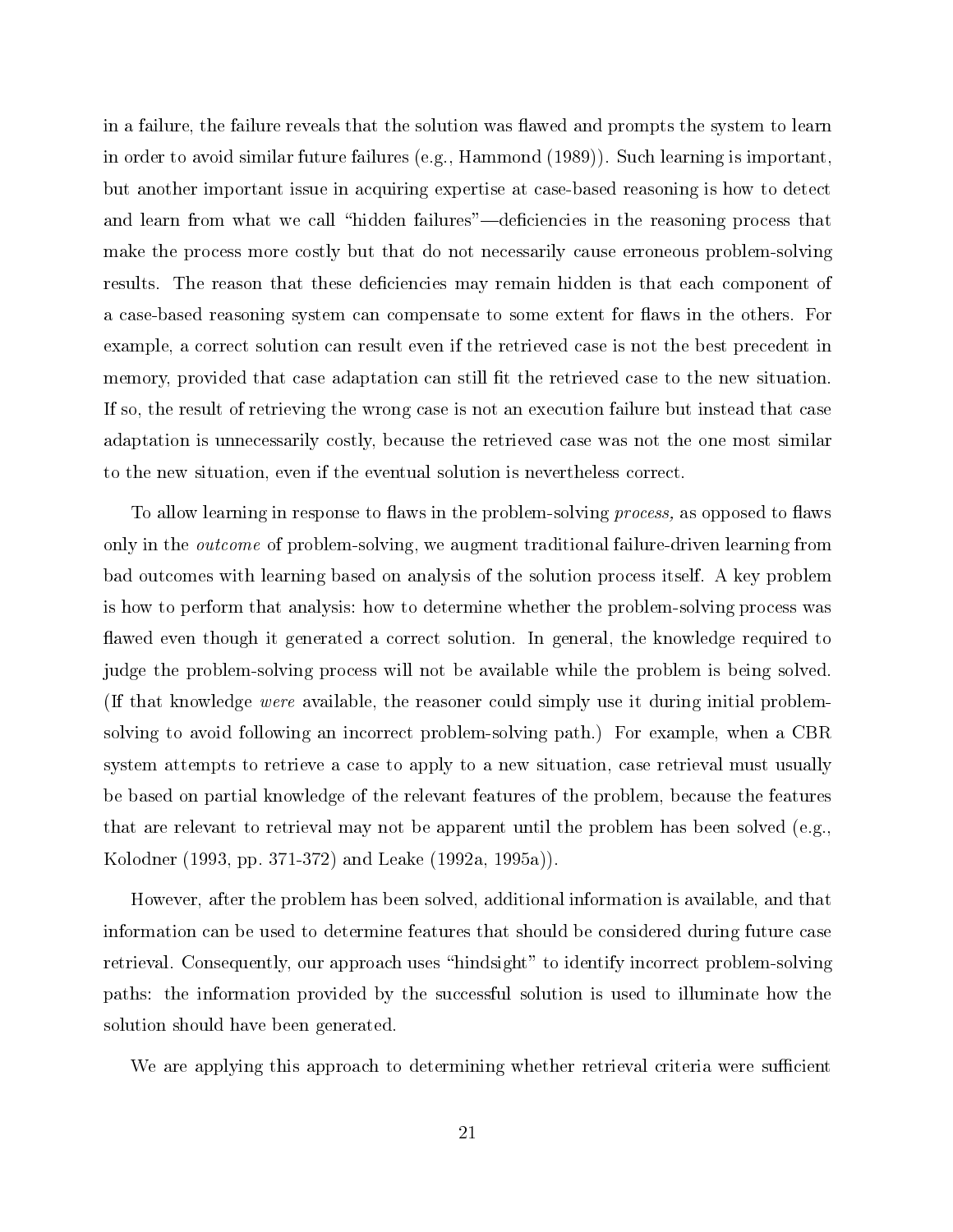to retrieve the right case or if new types of features should be considered during future case retrieval. The process is as follows. After problem-solving, the execution of the case-based reasoning process is compared to assertions about its desired performance; deviations prompt learning. For example, one of the assertions about desired performance is that the retrieved case should be the case "closest" to the new situation (i.e., that it will be the case easiest to adapt to the new situation). To verify this assertion, our method compares the solution to other cases in memory, to decide whether the retrieved case was really the best case to retrieve (i.e., the case most similar to the solution). If not, it adjusts its retrieval criteria to reflect the features that should have been considered in order to retrieve the right case. In this way, it is possible to learn new similarity criteria that enable case retrieval to focus on cases that are likely to be easiest to adapt.

An example: As an illustration of this process, consider the task of generating plans for traveling within a city. A natural criterion for retrieving relevant prior plans is to retrieve the prior plans whose starting and ending points are geographically closest to the desired origin and destination points. Intuitively, it seems obvious that this should result in retrieving the plan for the path that is "closest"—easiest to adapt—to the desired path.

However, sometimes this criterion will lead a planner astray. For example, suppose that the city is divided by a river that can only be traversed at a single bridge, and the goal requires reaching a point across the river from the point of origin. For this task, a plan retrieved by the criteria in the previous paragraph might have very little in common with the final solution. Figure 2 illustrates this situation for two possible stored plans, plan A and plan B. Plan A is the plan favored by the retrieval strategy we described. However, straightforward re-use of plan A would result in arriving at a point close to the destination but on the wrong side of the river, requiring backtracking to a point near the starting point to cross the bridge and then additional adaptation to cross the bridge and reach the destination. Plan B, which is not most similar according to the retrieval criteria, better matches the solution to the problem and is a much more useful starting point towards a plan for the goal.

If the planner does not initially know that the side of the river is an important feature to consider when planning paths, it will have no way to avoid retrieving the wrong case. Once the path to the destination has been generated, however, that solution can be analyzed to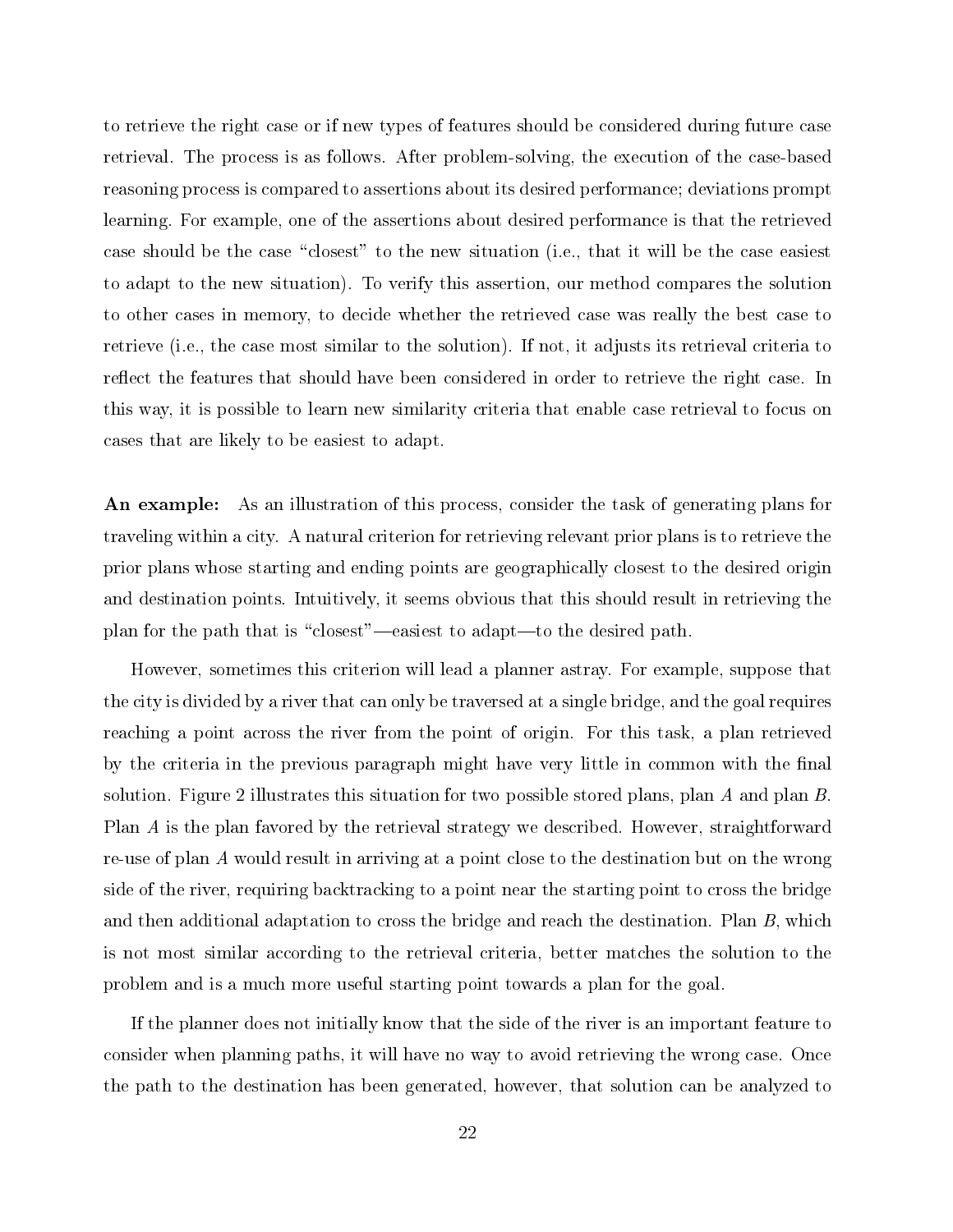

Figure 2: An illustration of the need to learn new features to guide case retrieval: How the location of bridges affects the relevance of path plans.

judge which case in memory, *given knowledge of the solution*, would have been the best starting point for generating that solution. Based on that analysis, the CBR system can explain the features that were significant—in this case, the fact that the origin and destination were on opposite sides of the river—and can use them to refine future retrieval criteria.

We performed initial tests of this type of learning in a path planning system with very limited adaptation capabilities. In tests involving a library of 20-25 cases and a randomlyselected set of origin and goal points for which to plan, the learning of new indexing criteria resulted in the system narrowing the set of prior cases that it considered relevant to a given problem (the average number of cases considered for a problem decreased by 33%), and the cases that were retrieved required less adaptation than the cases retrieved initially or when learning was restricted to acquiring new cases without learning new indexing criteria. Without introspective learning of new retrieval criteria, 25% of the plans retrieved could not be adapted by its limited adaptation component; with learning of retrieval criteria to improve the appropriateness of the cases retrieved, all plans in the experiments could be successfully adapted. For details on the experiments and results, see (Fox & Leake, 1994). More extensive experimental tests are described in (Fox & Leake, 1995a, 1995c).

## 6.3 Related Work

Some previous case-based reasoning systems have the capability to learn knowledge useful for guiding case adaptation. For example, the program CHEF (Hammond, 1989), which does case-based planning for the task of generating recipes, has a static library of domain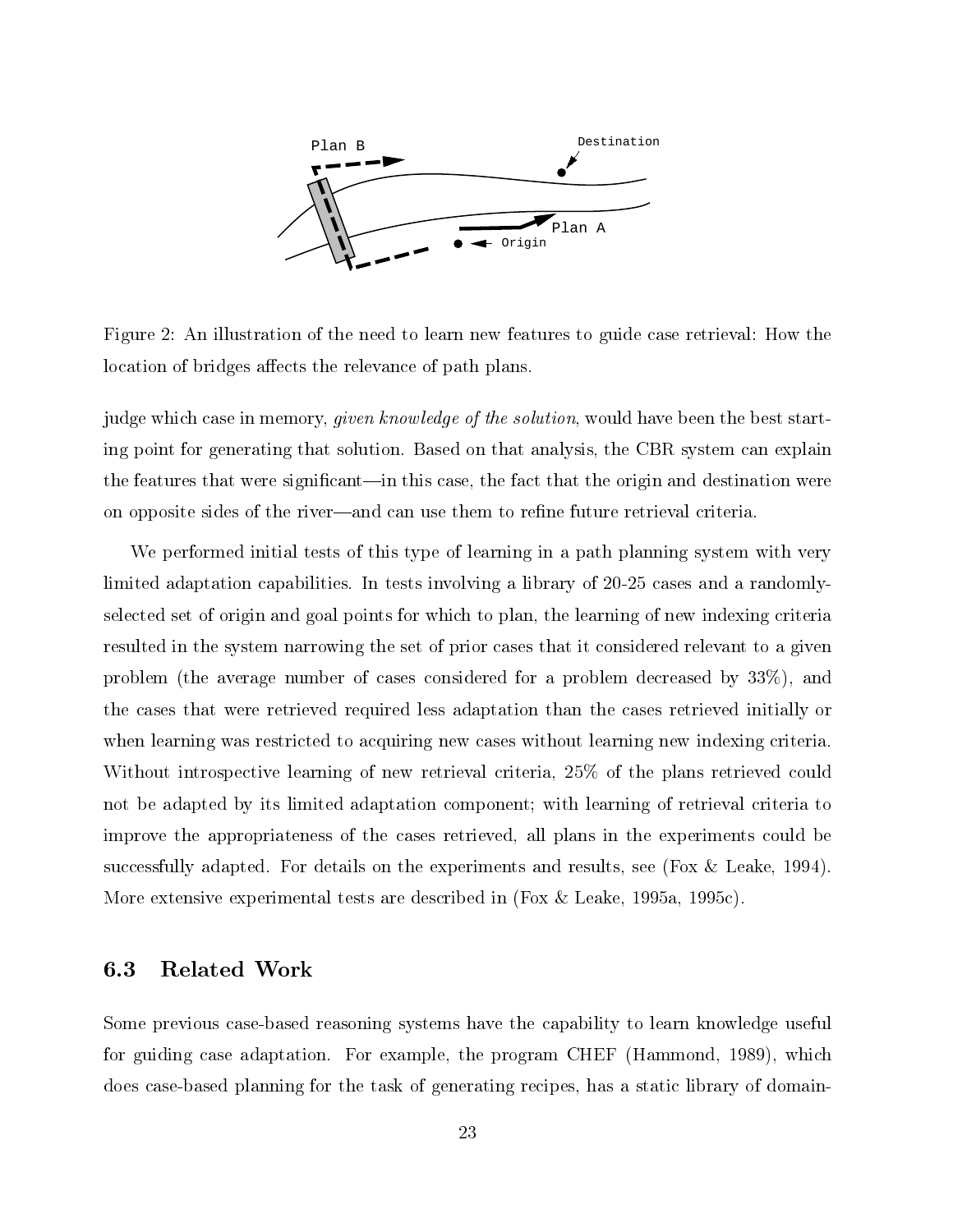independent plan repair strategies but augments that library with learned *ingredient critics* that suggest adaptations appropriate to particular ingredients. Likewise, PERSUADER (Sycara, 1988) uses a combination of heuristics and case-based reasoning to guide adaptation, searching memory for similar prior adaptations to apply. In these systems, however, the adaptation information learned is quite domain and task specific—the cases learned must be applied to future problems in the same domain and with very specic similarities. The introspective reasoning model we are developing increases the flexibility of the learning process: The search strategies generated in response to current constraints can also be re-applied to a wider range of new situations.

In a similar spirit to our method is research by Veloso and Carbonell (1993) on storing and replaying the reasoning used to derive solutions for problems. However, that research does not address the knowledge planning problems specific to the case adaptation task. Also related, with respect to the memory search process, is the approach to flexible memory search in a heuristic search framework described in Rissland, Skalak, and Friedman (1994), but that research does not address the learning issues needed to acquire expertise in the search process.

It is also useful to contrast our approach to other methods for failure-driven refinement of reasoning criteria. For example, systems such as CHEF refine their indexing criteria when bad outcomes result from applying an incorrect case, and other projects apply introspective monitoring to detect reasoning failures in order to respond to them (Cox, 1994; Ram & Cox, 1994). The focus of that work differs from our approach to refining retrieval, however, in that their approaches trigger learning only in response to failures in the outcomes of processing steps. Our method of index refinement enables learning to occur not only in response to bad outcomes, but—and perhaps even more importantly for refining established expertise—in response to processing errors from which the reasoner successfully recovered.

#### 7Conclusion

Case-based reasoning research generally focuses on the role of case acquisition in the development of expertise. The benets accrued from new cases, however, depend on the case-based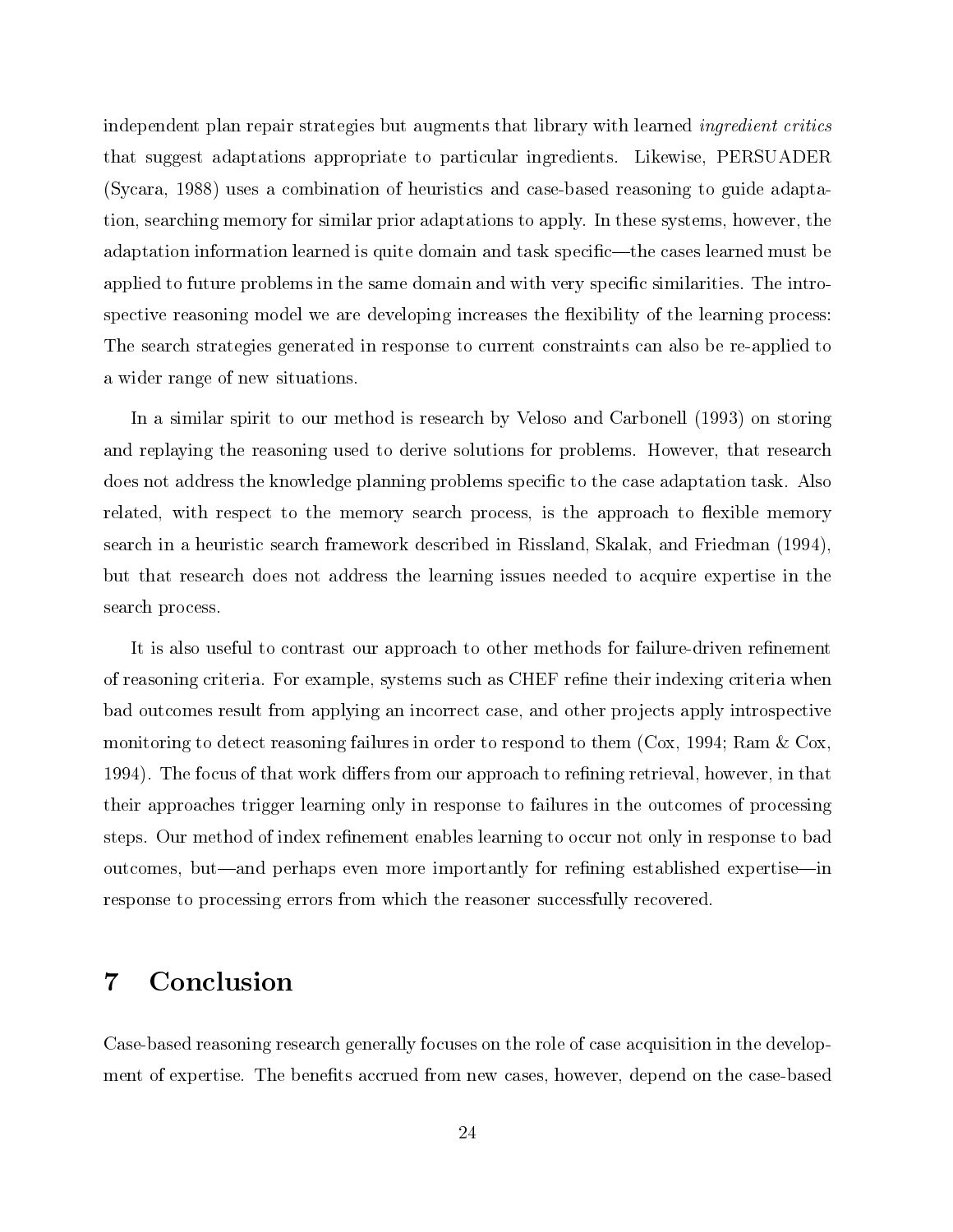reasoner's level of expertise at using its cases—on the quality of its strategies for retrieving and adapting the cases in its memory.

Modeling the role of introspective reasoning and learning in case-based reasoning is a step towards accounting for how case-based reasoners, whether human or machine, can become more expert at applying their experiences to new problems. This article describes ongoing research on developing models of how introspective reasoning about the case-based reasoning process can contribute to expertise at case retrieval and adaptation. In this research, selfknowledge concerning the tasks, memory organization, and reasoning processes of the casebased reasoning system guide learning about how to be an effective case-based reasoner. As problems are solved, the solution process itself becomes an object of learning to allow more effective use of prior cases in the future. In this way, learning from experience plays a key role in acquiring expertise at applying prior experience to new situations.

## References

- Agnew, N., Ford, K., & Hayes, P. (1994). Expertise in context: personally constructed, socially selected, and reality-relevant?. International Journal of Expert Systems,  $\gamma(1)$ ,  $65 - 88.$
- Allemang, D. (1993). Review of the first European workshop on case based reasoning EWCBR-93. Case-Based Reasoning Newsletter, 2 (3). Electronic newsletter published by the special interest group AK-CBR of the German Society for Computer Science.
- Anderson, J. (1983). The Architecture of Cognition. Harvard University Press, Cambridge, MA.
- Ashley, K. (1990). *Modeling legal argument: reasoning with cases and hypotheticals.* MIT Press, Cambridge.
- Ashley, K. & Rissland, E. (1987). Compare and contrast, a test of expertise. In *Proceedings* of the Sixth Annual National Conference on Artificial Intelligence, pp. 273–284 Palo Alto. AAAI, Morgan Kaufmann, Inc.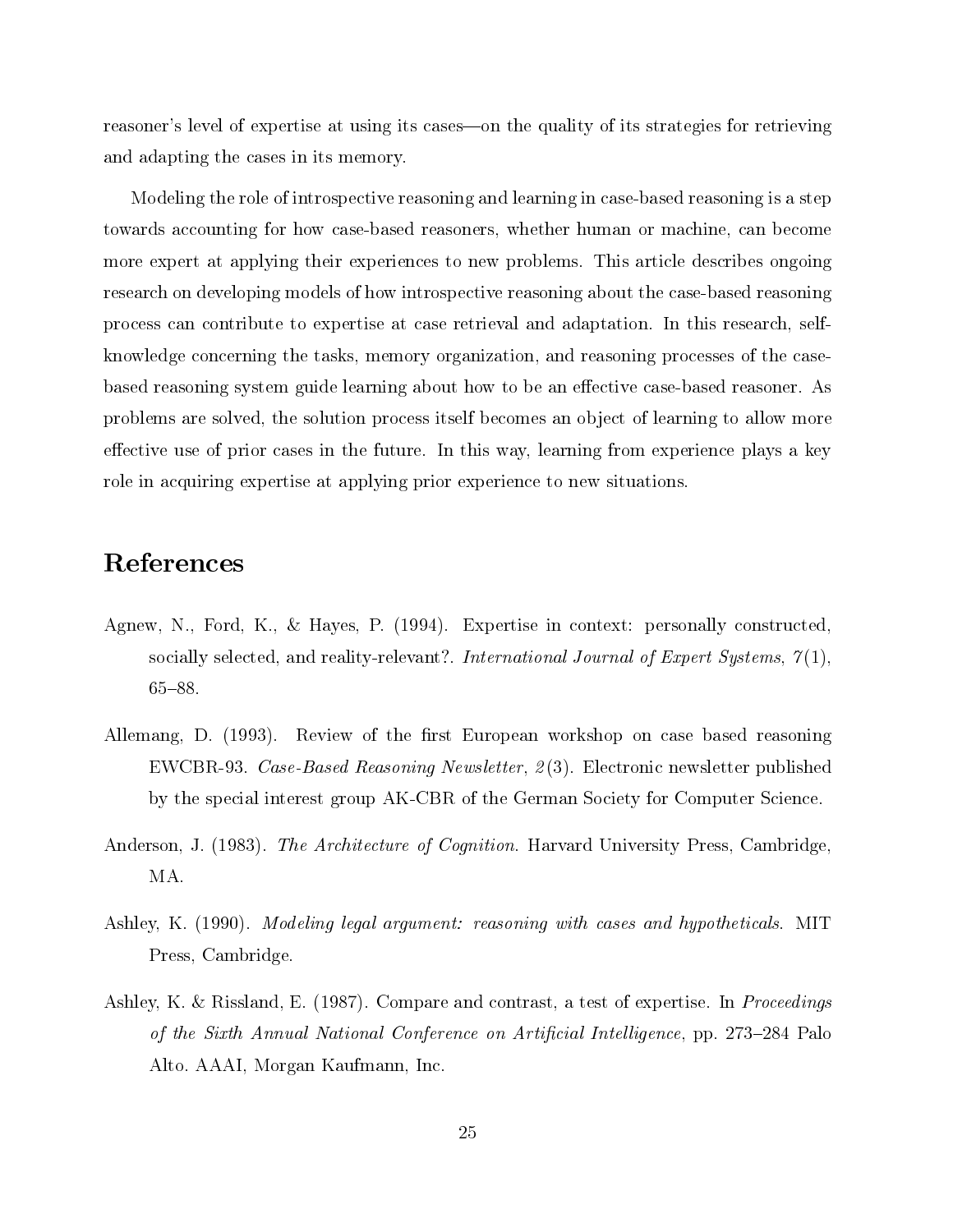- Bareiss, R. (1989). *Exemplar-Based Knowledge Acquisition: A Unified Approach to Concept* Representation, Classification, and Learning. Academic Press, Inc., San Diego.
- Bayles, S. & Das, B.  $(1994)$ . Using artificial intelligence to support traffic flow management problem resolution. In Proceedings of the AAAI-94 Workshop on Case-Based Reasoning, pp. 133–137 Seattle, WA. AAAI.
- Bereiter, C. & Scardamalia, M. (1993). Surpassing Ourselves: An Inquiry into the Nature and Implications of Expertise. Open Court, Chicago.
- Berger, J. & Hammond, K. (1991). ROENTGEN: a memory-based approach to radiation therapy treatment. In Bareiss, R. (Ed.), Proceedings of the Case-Based Reasoning Workshop, pp. 203–214 San Mateo. DARPA, Morgan Kaufmann, Inc.
- Birnbaum, L., Collins, G., Brand, M., Freed, M., Krulwich, B., & Pryor, L. (1991). A model-based approach to the construction of adaptive case-based planning systems. In Bareiss, R. (Ed.), *Proceedings of the Case-Based Reasoning Workshop*, pp. 215–224 San Mateo. DARPA, Morgan Kaufmann, Inc.
- Birnbaum, L., Collins, G., Freed, M., & Krulwich, B. (1990). Model-based diagnosis of planning failures. In Proceedings of the Eighth National Conference on Artificial Intel $ligence$ , pp. 318–323 Boston, MA. AAAI.
- Blevis, E., Burke, R., Glasgow, J., & Duncan, N. (1991). The life analysis & depreciation integrated exemplar system (ladies). International Journal of Expert Systems,  $\mathcal{L}(2)$ ,  $141{-}155.$
- Branting, K. & Porter, B. (1991). Rules and precedents as complementary warrants. In Proceedings of the Ninth National Conference on Artificial Intelligence, pp. 3-9 Anaheim, CA. AAAI.
- Burstein, M. (1994). Case age: selecting the best exemplars for plausible reasoning using distance in time or space. In Proceedings of the Sixteenth Annual Conference of the Cognitive Science Society, pp. 106-111 Atlanta, GA. Cognitive Science Society.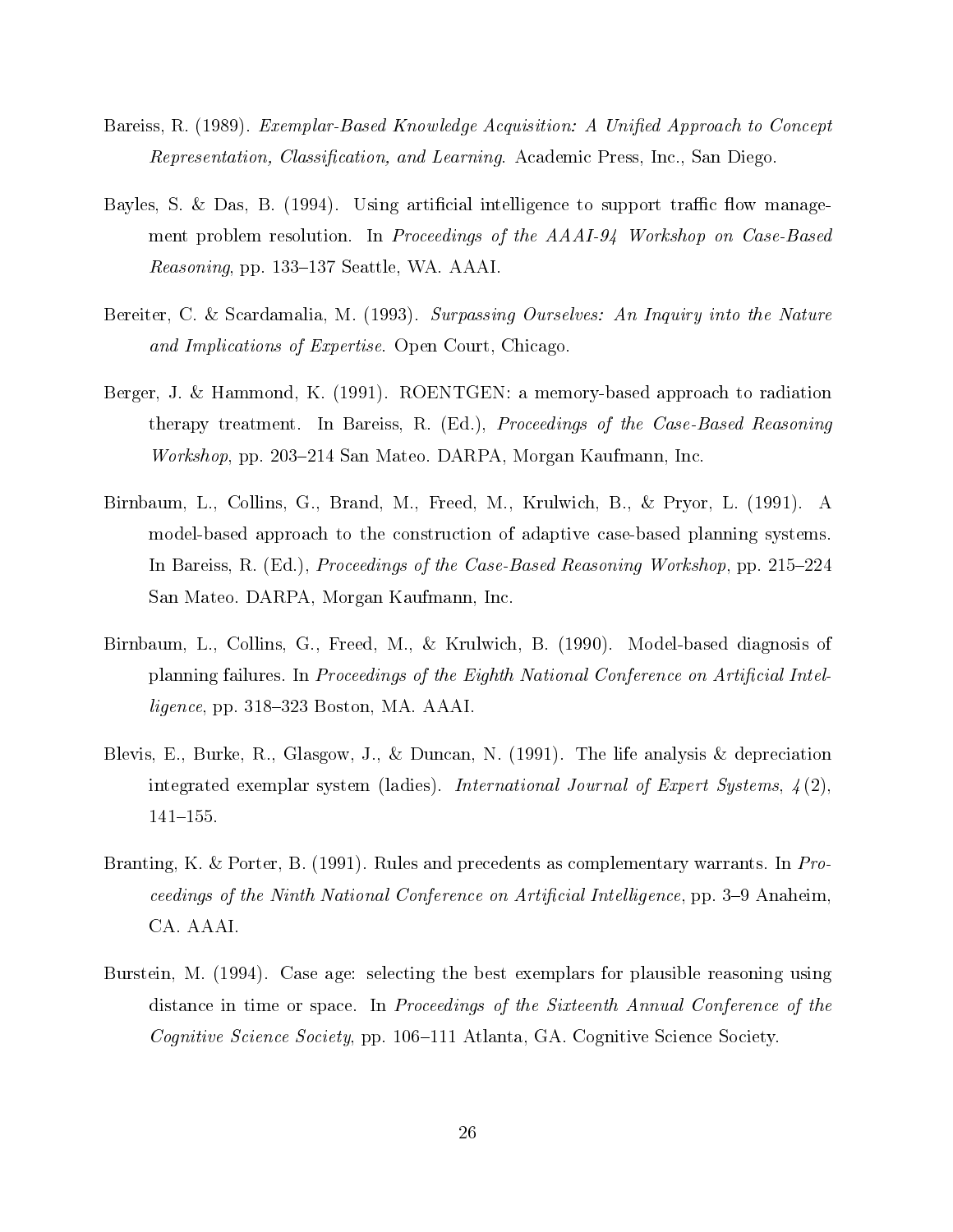- Camerer, C. & Johnson, E. (1991). The process-performance paradox in expert judgement. In Ericsson, K. & Smith, J. (Eds.), *Toward a General Theory of Expertise*, chap. 9. Cambridge, New York.
- Campbell, R. & Bickhard, M. (1986). *Knowing levels and developmental stages.* S. Karger, Basel, Switzerland.
- Campbell, R., Brown, N., & DiBello, L. (1992). The programmer's burden: developing expertise in programming. In Hoffman, R. (Ed.), The Psychology of Expertise: Cognitive Research and Empirical AI, chap. 16, pp. 269–294. Springer Verlag, New York.
- Carbonell, J. (1983). Learning by analogy: formulating and generalizing plans from past experience. In Michalski, R., Carbonell, J., & Mitchell, T. (Eds.), *Machine Learning:* An Artificial Intelligence Approach. Tioga Publishing Company, Cambridge, MA.
- Chi, M., Bassok, M., Lewis, M., Reimann, P., & Glaser, R. (1989). Self-explanations: how students study and use examples in learning to solve problems. Cognitive Science, 13, 145{182.
- Cox, M. (1994). Machines that forget: learning from retrieval failure of mis-indexed explanations. In Proceedings of the Sixteenth Annual Conference of the Cognitive Science Society, pp. 225–230 Atlanta, GA.
- Davis, R. (1988). Model-based reasoning: troubleshooting. In Shrobe, H. (Ed.), *Explor*ing Artificial Intelligence: Survey Talks from the National Conferences on Artificial *Intelligence*. Morgan Kaufmann, Palo Alto.
- DeJong, G. & Mooney, R. (1986). Explanation-based learning: an alternative view. *Machine* Learning,  $1(1)$ ,  $145-176$ .
- Domeshek, E. & Kolodner, J. (1992). Towards a case-based aid for conceptual design. International Journal of Expert Systems,  $\frac{1}{2}(2), 201-220$ .
- Ericsson, K. & Smith, J. (1991). Prospects and limits of the empirical study of expertise: an introduction. In Ericsson, K. & Smith, J. (Eds.), Toward a General Theory of Expertise, chap. 1. Cambridge, New York.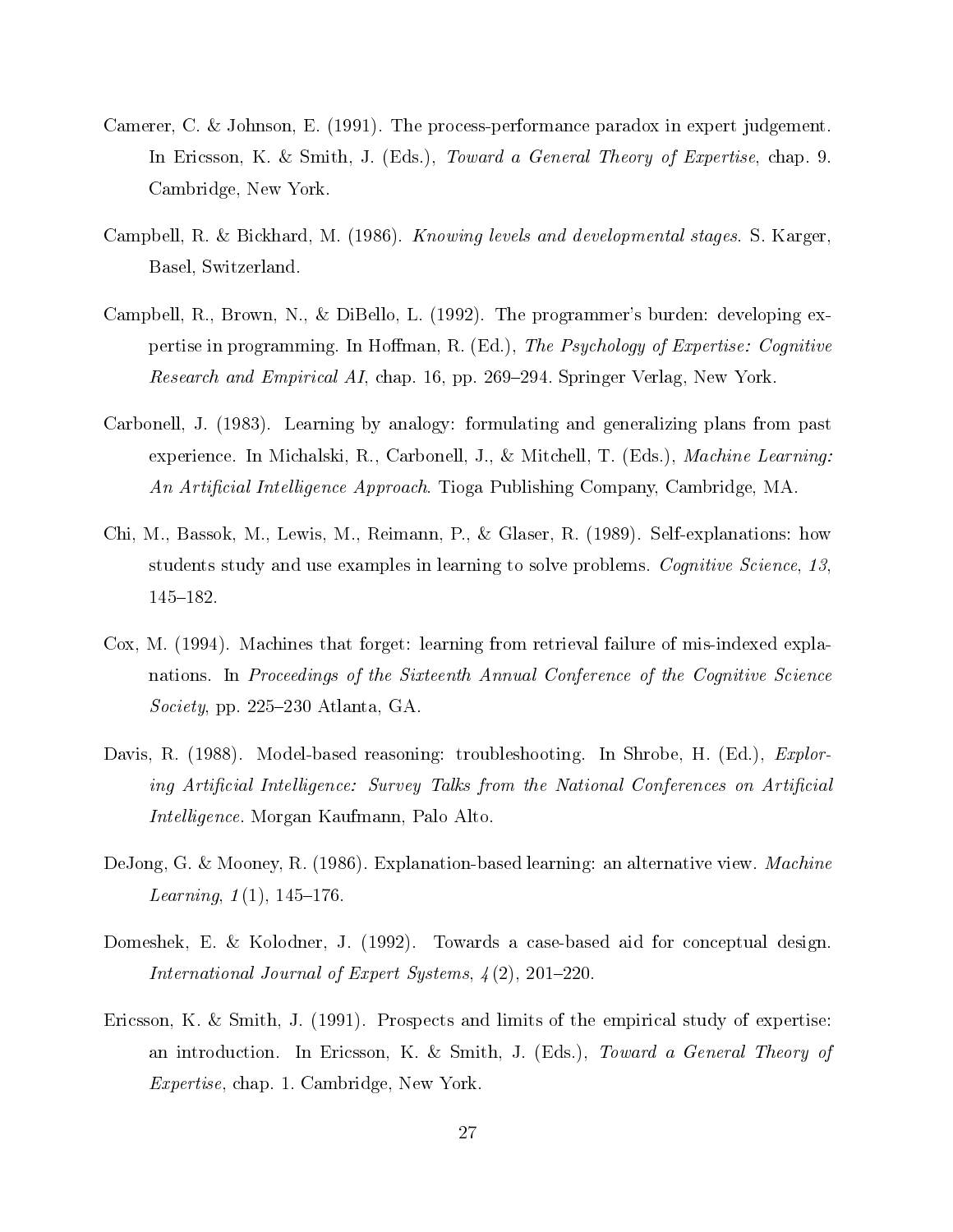- Faries, J. & Schlossberg, K. (1994). The effect of similarity on memory for prior problems. In Proceedings of the Sixteenth Annual Conference of the Cognitive Science Society, pp. 278{282 Atlanta, GA. Cognitive Science Society.
- Fox, S. & Leake, D.  $(1994)$ . Using introspective reasoning to guide index refinement in casebased reasoning. In Proceedings of the Sixteenth Annual Conference of the Cognitive Science Society, pp. 324-329 Atlanta, GA.
- Fox, S. & Leake, D. (1995a). Learning to refine indexing by introspective reasoning. In Proceedings of First International Conference on Case-Based Reasoning Sesimbra, Portugal. In press.
- Fox, S. & Leake, D. (1995b). Planning for repairing reasoning failures. In *Proceedings of* the 1995 AAAI Spring Symposium on Representing Mental States and Mechanisms Stanford, CA. AAAI. Available from ftp.cs.indiana.edu:/pub/leake/p-95-02.ps.Z.
- Fox, S. & Leake, D. (1995c). Using introspective reasoning to refine indexing. In *Proceedings* of the Thirteenth International Joint Conference on Artificial Intelligence Montreal. IJCAI. In press.
- Fuller, S. (1994). The constitutively social character of expertise. *International Journal of* Expert Systems,  $7(1)$ , 51-64.
- Gentner, D., Ratterman, M., & Forbus, K. (1993). The roles of similarity in transfer: separating retrievability from inferential soundness. Cognitive Psychology, 25, 524– 575.
- Gentner, D. & Toupin, C. (1986). Systematicity and surface similarity in the development of analogy. Cognitive Science,  $10(3)$ , 277-300.
- Gick, M. L. & Holyoak, K. J. (1980). Analogical problem solving. *Cognitive Psychology*, 12, 306-355.
- Goel, A., Callantine, T., Donnellan, M., & de Silva Garza, A. (1993). From models to cases: where do cases come from and what happens when a case is not available?. In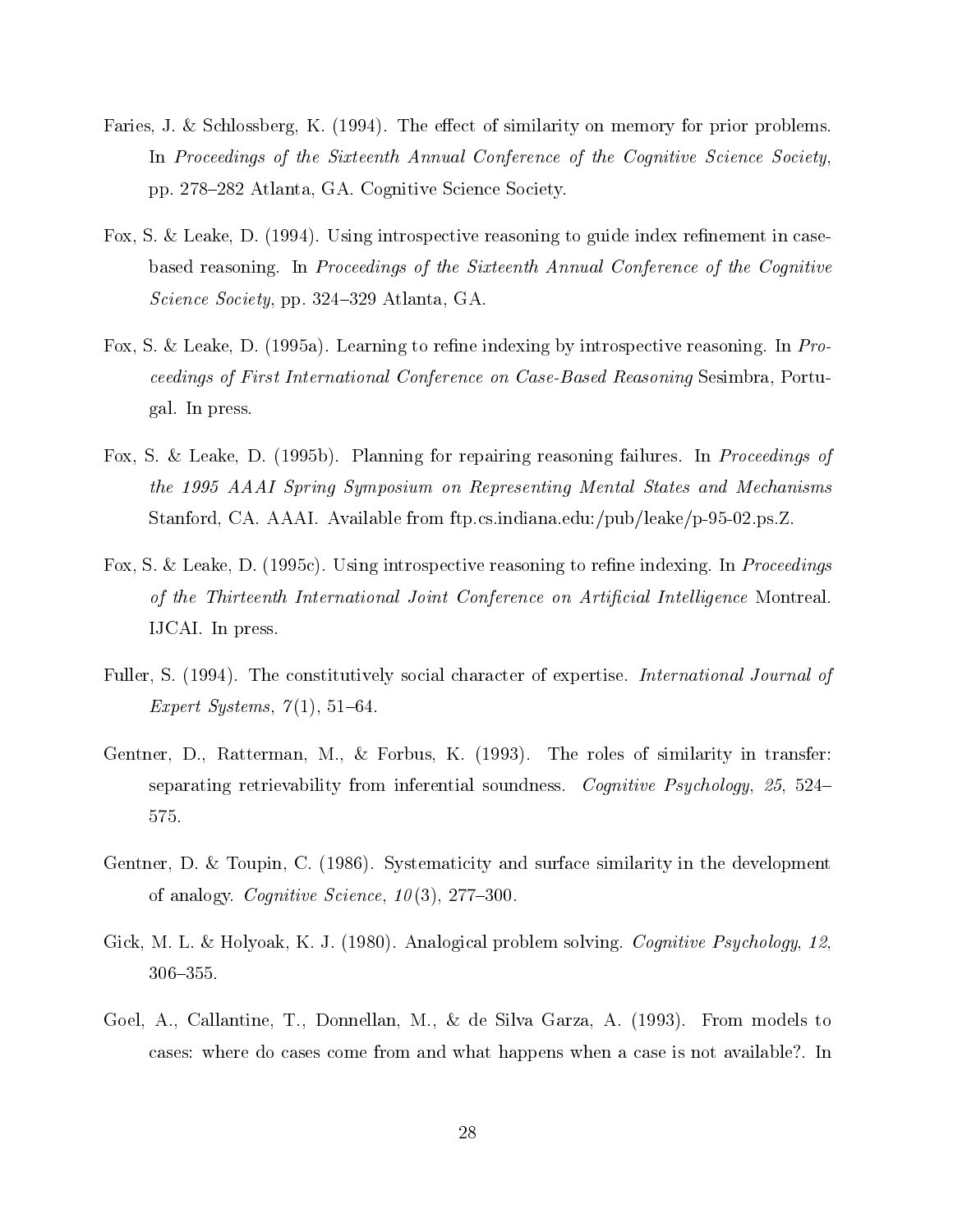Proceedings of the Fifteenth Annual Conference of the Cognitive Science Society, pp. 475–480 Boulder, CO. Cognitive Science Society.

- Goswami, U. (1991). Analogical reasoning: what develops? a review of research and theory. Child development,  $62, 1–22$ .
- Hammond, K. (1989). Case-Based Planning: Viewing Planning as a Memory Task. Academic Press, San Diego.
- Hennessey, D. & Hinkle, D. (1991). Initial results from clavier: a case-based autoclave loading assistant. In Bareiss, R. (Ed.), *Proceedings of the Case-Based Reasoning Workshop*, pp. 225{232 San Mateo. DARPA, Morgan Kaufmann, Inc.
- Hinrichs, T. (1992). Problem Solving in Open Worlds: A Case Study in Design. Lawrence Erlbaum Associates, Hillsdale, NJ.
- Hobbs, J., Stickel, M., Appelt, D., & Martin, P. (1993). Interpretation as abduction.  $Artificial$ *Intelligence*,  $63(1-2)$ ,  $69-142$ .
- Hunter, L. (1990). Planning to learn. In *Proceedings of the Twelfth Annual Conference of* the Cognitive Science Society, pp. 261–268 Cambridge, MA. Cognitive Science Society.
- Kass, A. (1990). *Developing Creative Hypotheses by Adapting Explanations*. Ph.D. thesis, Yale University. Northwestern University Institute for the Learning Sciences, Technical Report 6.
- Klein, G. & Calderwood, R. (1988). How do people use analogues to make decisions?. In Kolodner, J. (Ed.), *Proceedings of the Case-Based Reasoning Workshop*, pp. 209–223 Palo Alto. DARPA, Morgan Kaufmann, Inc.
- Kolodner, J. (1984). Retrieval and Organizational Strategies in Conceptual Memory. Lawrence Erlbaum Associates, Hillsdale, NJ.
- Kolodner, J. (1991). Improving human decision making through case-based decision aiding. The AI Magazine,  $12(2)$ , 52-68.
- Kolodner, J. (1993). Case-Based Reasoning. Morgan Kaufmann, San Mateo, CA.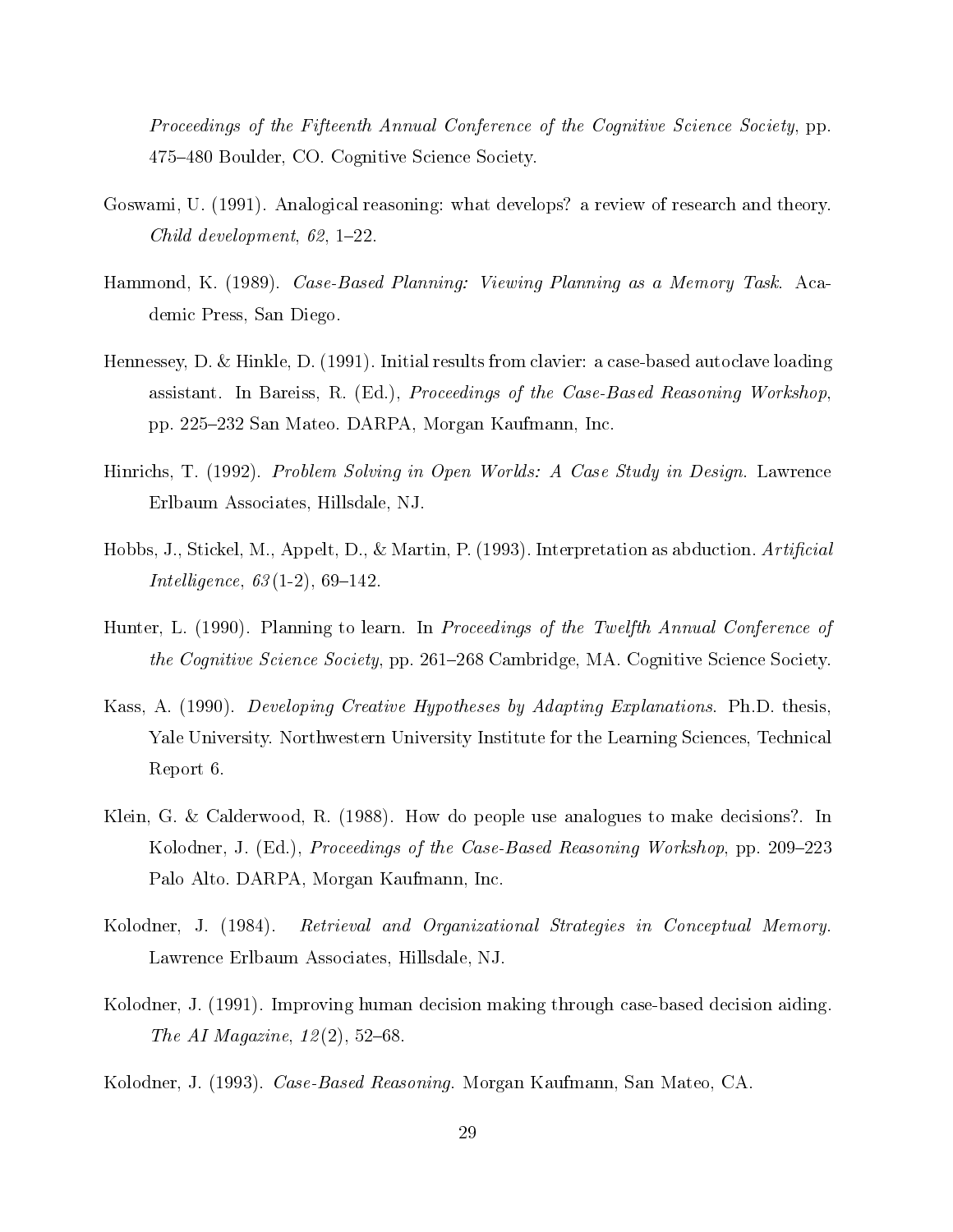- Koton, P. (1988). Reasoning about evidence in causal explanations. In *Proceedings of the* Seventh National Conference on Artificial Intelligence, pp. 256-261 Minneapolis, MN. AAAI, Morgan Kaufmann Publishers, Inc.
- Koton, P. (1989). Evaluating case-based problem solving. In Hammond, K. (Ed.), Proceedings of the Case-Based Reasoning Workshop, pp. 173–175 San Mateo. DARPA, Morgan Kaufmann, Inc.
- Laird, J. E., Rosenbloom, P. S., & Newell, A. (1990). Chunking in Soar: the anatomy of a general learning mechanism. In Shavlik, J. W. & Dietterich, T. G. (Eds.), Readings in Machine Learning, pp. 555–572. Kaufmann, San Mateo, CA.
- Lancaster, J. & Kolodner, J. (1987). Problem solving in a natural task as a function of experience. In Proceedings of the Ninth Annual Conference of the Cognitive Science Society, pp. 727–736 Seattle, WA. Cognitive Science Society.
- Lancaster, J. & Kolodner, J. (1988). Varieties of learning from problem-solving experience. In Proceedings of the Tenth Annual Conference of the Cognitive Science Society Montreal. Cognitive Science Society.
- Leake, D. (1992a). Constructive similarity assessment: using stored cases to define new situations. In Proceedings of the Fourteenth Annual Conference of the Cognitive Science Society, pp. 313-318 Bloomington, IN. Cognitive Science Society.
- Leake, D. (1992b). Evaluating Explanations: A Content Theory. Lawrence Erlbaum Associates, Hillsdale, NJ.
- Leake, D. (1993). Learning adaptation strategies by introspective reasoning about memory search. In Proceedings of the  $AAAI-93$  Workshop on Case-Based Reasoning, pp. 57–63 Washington, DC. AAAI. AAAI Press technical report WS-93-01.
- Leake, D. (1994a). Towards a computer model of memory search strategy learning. In Proceedings of the Sixteenth Annual Conference of the Cognitive Science Society, pp. 549–554 Atlanta, GA.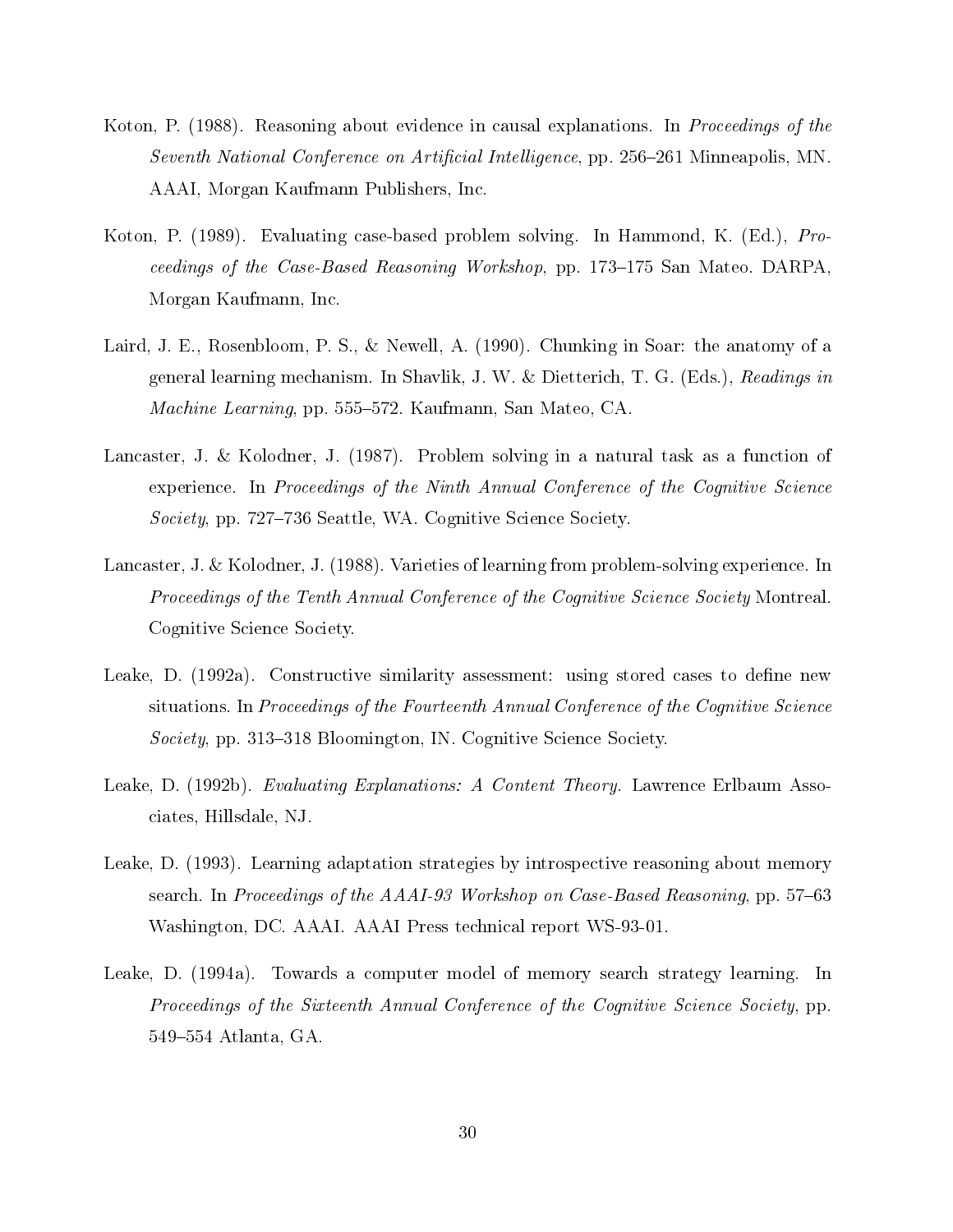- Leake, D. (1994b). Workshop report: the AAAI-93 workshop on case-based reasoning. The AI Magazine,  $15(1)$ , 63-64.
- Leake, D. (1995a). Adaptive similarity assessment for case-based explanation. International Journal of Expert Systems,  $8(2)$ , 165-194.
- Leake, D. (1995b). Combining rules and cases to learn case adaptation. In *Proceedings of the* Seventeenth Annual Conference of the Cognitive Science Society, pp. 84–89 Pittsburgh, PA.
- Leake, D. (1995c). Representing self-knowledge for introspection about memory search. In Proceedings of the 1995 AAAI Spring Symposium on Representing Mental States and Mechanisms, pp. 84–88 Stanford, CA. AAAI. Available from ftp.cs.indiana.edu:/pub/leake/p-95-01.ps.Z.
- Leake, D., Kinley, A., & Wilson, D. (1995). Learning to improve case adaptation by introspective reasoning and cbr. In Proceedings of First International Conference on Case-Based Reasoning Sesimbra, Portugal. In press.
- Leake, D. & Ram, A. (1993). Goal-driven learning: fundamental issues (a symposium report). The AI Magazine,  $14(4)$ , 67-72.
- LeFevre, J. (1988). Processing instructional texts and examples. *Canadian Journal of*  $P<sub>subology</sub>, 41, 351–364.$
- Lesgold, A., Rubinson, H., Feltovitch, P., Glaser, R., Klopfer, D., & Wang, Y. (1988). Expertise in a complex skill: diagnosing X-ray pictures. In Chi, M., Glaser, R., & Farr, M. (Eds.), *The nature of expertise*, chap. 11. Erlbaum, Hillsdale, NJ.
- Minton, S. (1985). Selectively generalizing plans for problem-solving. In *Proceedings of* the Ninth International Joint Conference on Artificial Intelligence, pp. 596–599 Los Angeles, CA. IJCAI.
- Mitchell, T., Keller, R., & Kedar-Cabelli, S. (1986). Explanation-based generalization: a unifying view. Machine Learning,  $1(1)$ , 47-80.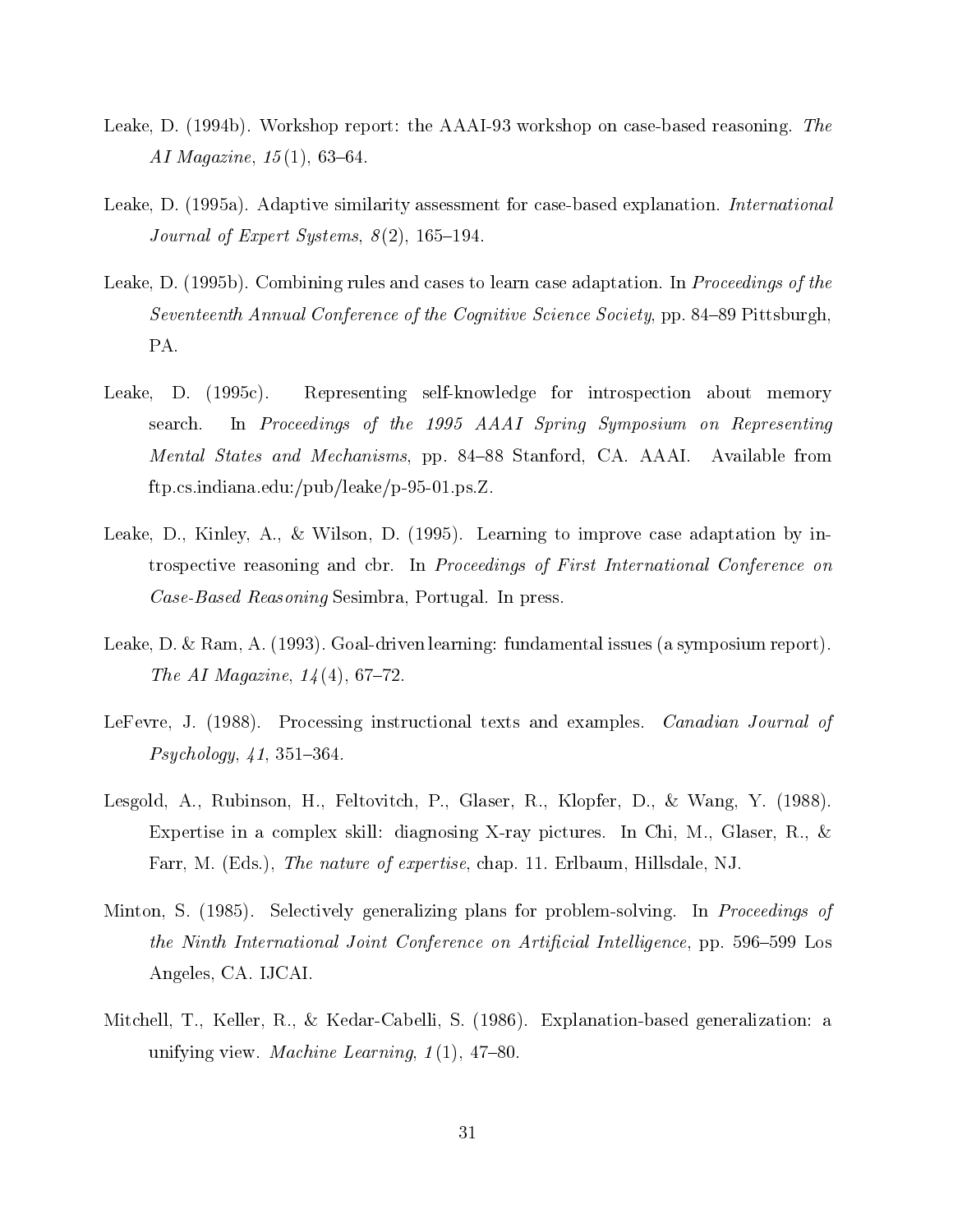- Mostow, J. (1983). Machine transformation of advice into a heuristic search procedure. In Michalski, R., Carbonell, J., & Mitchell, T. (Eds.), *Machine Learning: An Artificial* Intelligence Approach, pp. 367-403. Tioga Publishing Company, Cambridge, MA.
- Novick, L. (1988). Analogical transfer, problem similarity, and expertise. *Journal of Exper*imental Psychology: Learning, Memory and Cognition,  $14$ ,  $510-520$ .
- Piaget, J. (1976). The grasp of consciousness. Harvard University Press, Cambridge, MA.
- Pirolli, P. & Anderson, J. (1985). The role of learning from examples in the acquisition of recursive programming skills. *Canadian Journal of Psychology, 39, 240–272.*
- Ram, A. & Cox, M. (1994). Introspective reasoning using meta-explanations for multistrategy learning. In Michalski, R. & Tecuci, G. (Eds.), Machine Learning: A Multistrategy Approach. Morgan Kaufmann.
- Ram, A. (1987). AQUA: asking questions and understanding answers. In *Proceedings of the* Sixth Annual National Conference on Artificial Intelligence, pp. 312–316 Seattle, WA. Morgan Kaufmann Publishers, Inc.
- Read, S. & Cesa, I. (1991). This reminds me of the time when ...: expectation failures in reminding and explanation. Journal of Experimental Social Psychology,  $27$ , 1-25.
- Redmond, M. (1992). Learning by Observing and Understanding Expert Problem Solving. Ph.D. thesis, College of Computing, Georgia Institute of Technology. Technical report GIT-CC-92/43.
- Riesbeck, C. & Schank, R. (1989). *Inside Case-Based Reasoning*. Lawrence Erlbaum Associates, Hillsdale, NJ.
- Rissland, E., Skalak, D., & Friedman, M. (1994). Heuristic harvesting of information for case-based argument. In Proceedings of the Twelfth National Conference on Artificial Intelligence, pp. 36–43 Seattle, WA. AAAI.
- Ross, B. (1989). Some psychological results on case-based reasoning. In Hammond, K. (Ed.), *Proceedings of the Case-Based Reasoning Workshop*, pp.  $144-147$  San Mateo. DARPA, Morgan Kaufmann, Inc.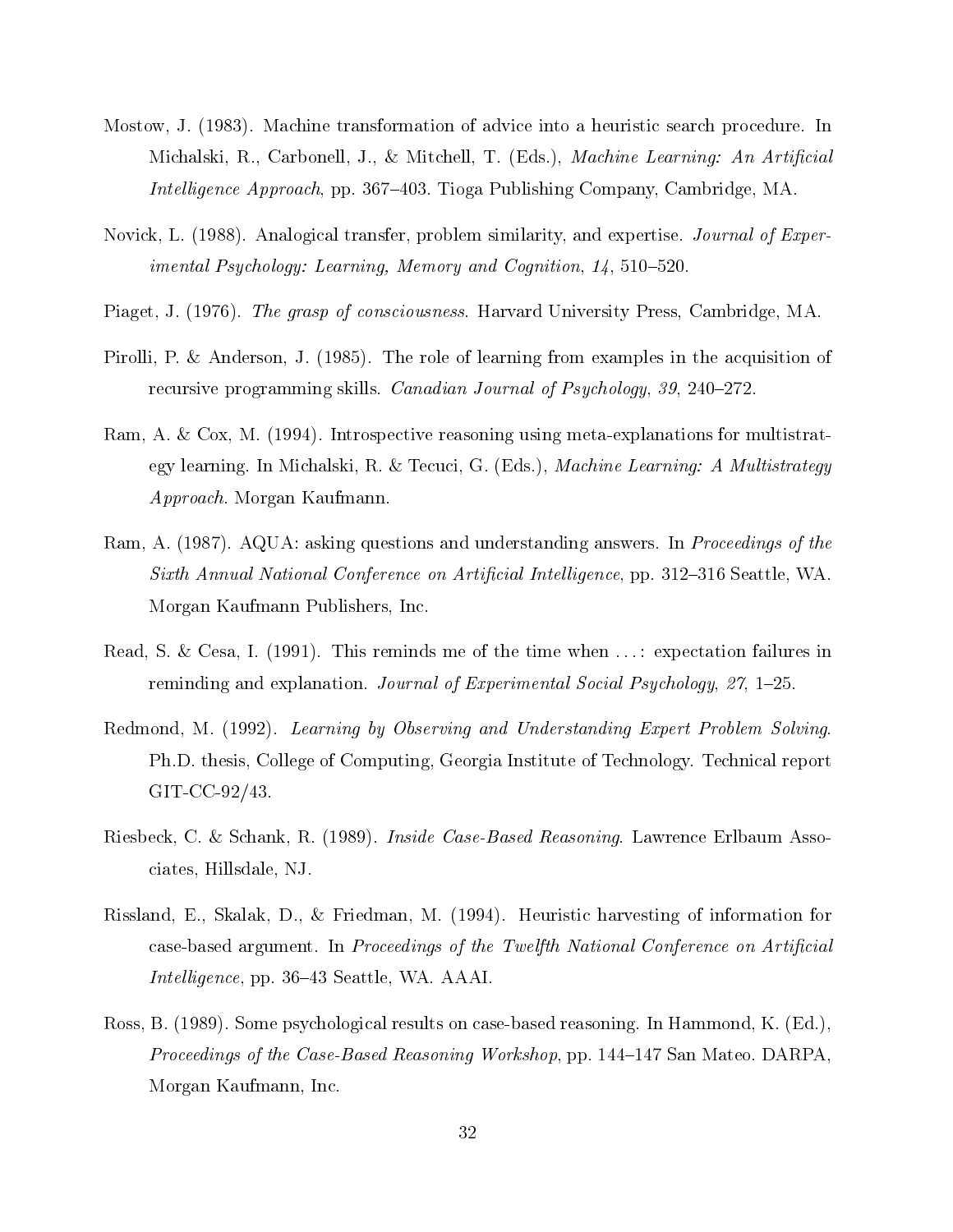- Schank, R. (1986). Explanation Patterns: Understanding Mechanically and Creatively. Lawrence Erlbaum Associates, Hillsdale, NJ.
- Schank, R. & Leake, D. (1989). Creativity and learning in a case-based explainer.  $Artif.$ cial Intelligence,  $40(1-3)$ , 353-385. Also in Carbonell, J., editor, *Machine Learning:* Paradigms and Methods, MIT Press, Cambridge, MA, 1990.
- Schank, R., Riesbeck, C., & Kass, A. (Eds.). (1994). *Inside Case-Based Explanation*. Lawrence Erlbaum Associates, Hillsdale New Jersey.
- Segre, A. (1988). *Machine learning of robot assembly plans.* Kluwer Academic Publishers, Boston.
- Seifert, C. (1988). A retrieval model for case-based memory. In Kolodner, J. (Ed.), Proceedings of the Case-Based Reasoning Workshop, pp.  $120-125$ . DARPA.
- Simoudis, E., Ford, K., & Canas, A. (1992). Knowledge acquisition in case-based reasoning: "...and then a miracle happens". In Dankel, D. (Ed.), Proceedings of the 1992 Florida AI Research Symposium. FLAIRS.
- Simoudis, E. & Miller, J. (1991). The application of cbr to help desk applications. In Bareiss, R. (Ed.), Proceedings of the Case-Based Reasoning Workshop, pp. 25–36 San Mateo. DARPA, Morgan Kaufmann, Inc.
- Slator, R. & Riesbeck, C. (1991). Taxops: a case-based advisor. *International Journal of* Expert Systems,  $4(2)$ , 117-140.
- Sternberg, R. & Frensch, P. (1992). On being an expert: a cost-benefit analysis. In Hoffman, R. (Ed.), The psychology of expertise: Cognitive research and empirical AI, chap. 11, pp. 191–203. Springer-Verlag, New York.
- Sycara, K. (1987). Resolving Adversarial Conflicts: An Approach Integrating Case-based and Analytic Methods. Ph.D. thesis, School of Information and Computer Science, Georgia Institute of Technology. Georgia Institute of Technology, Technical Report GIT-ICS-87/26.